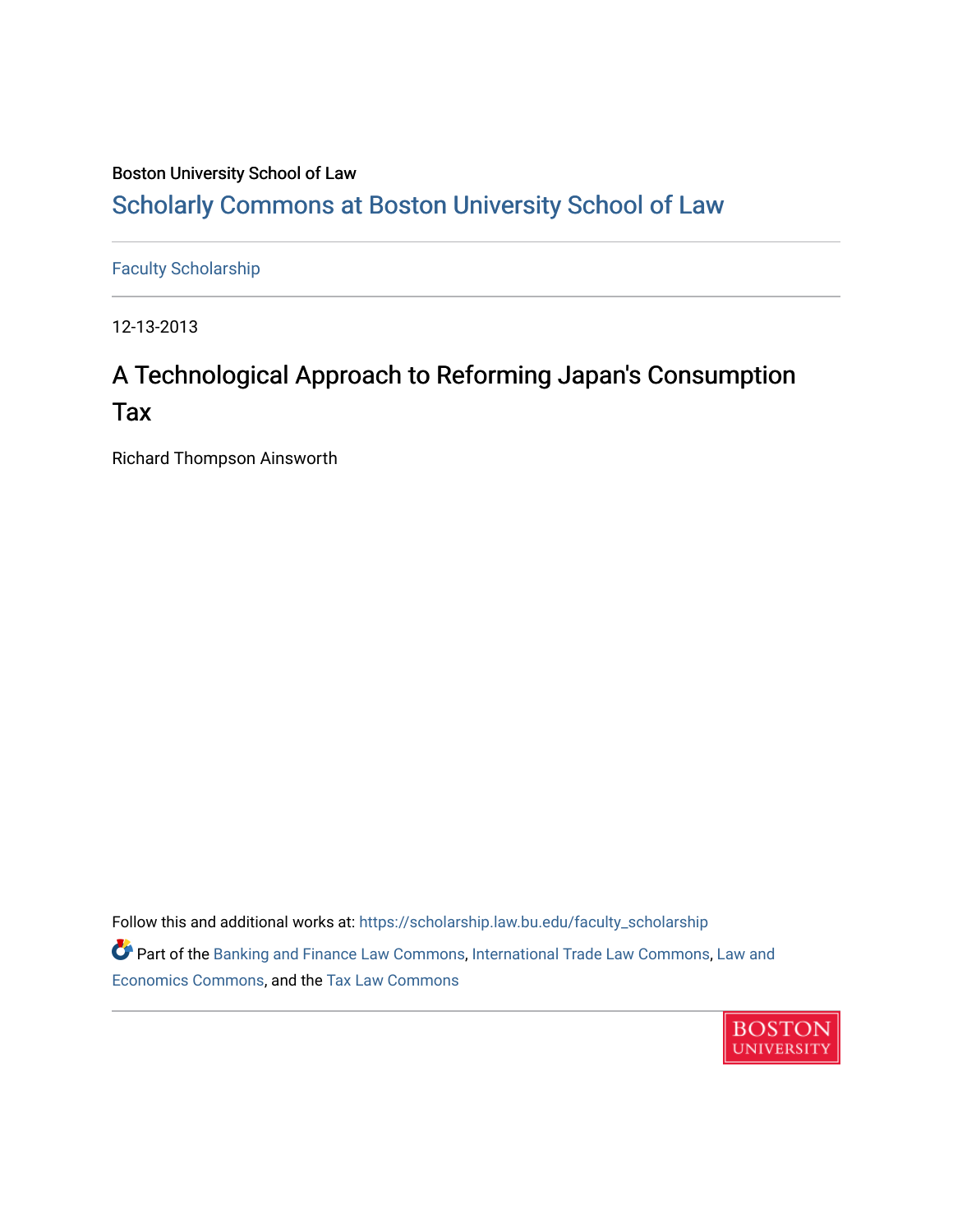

# **A** TECHNOLOGICAL APPROACH TO REFORMING  $JAPAN'S CONSUMP$  **TAX**

Boston University School of Law Working Paper No. 13-56 (December 13, 2013)

# **R Richard T. Ainsw worth**

Boston University School of Law

This paper can be downloaded without cha w<br>arge at:

http://www.bu.edu/law/faculty/scholarship/workingpapers/2013.html

Electronic copy available at https://ssrn.com/abstract=236781818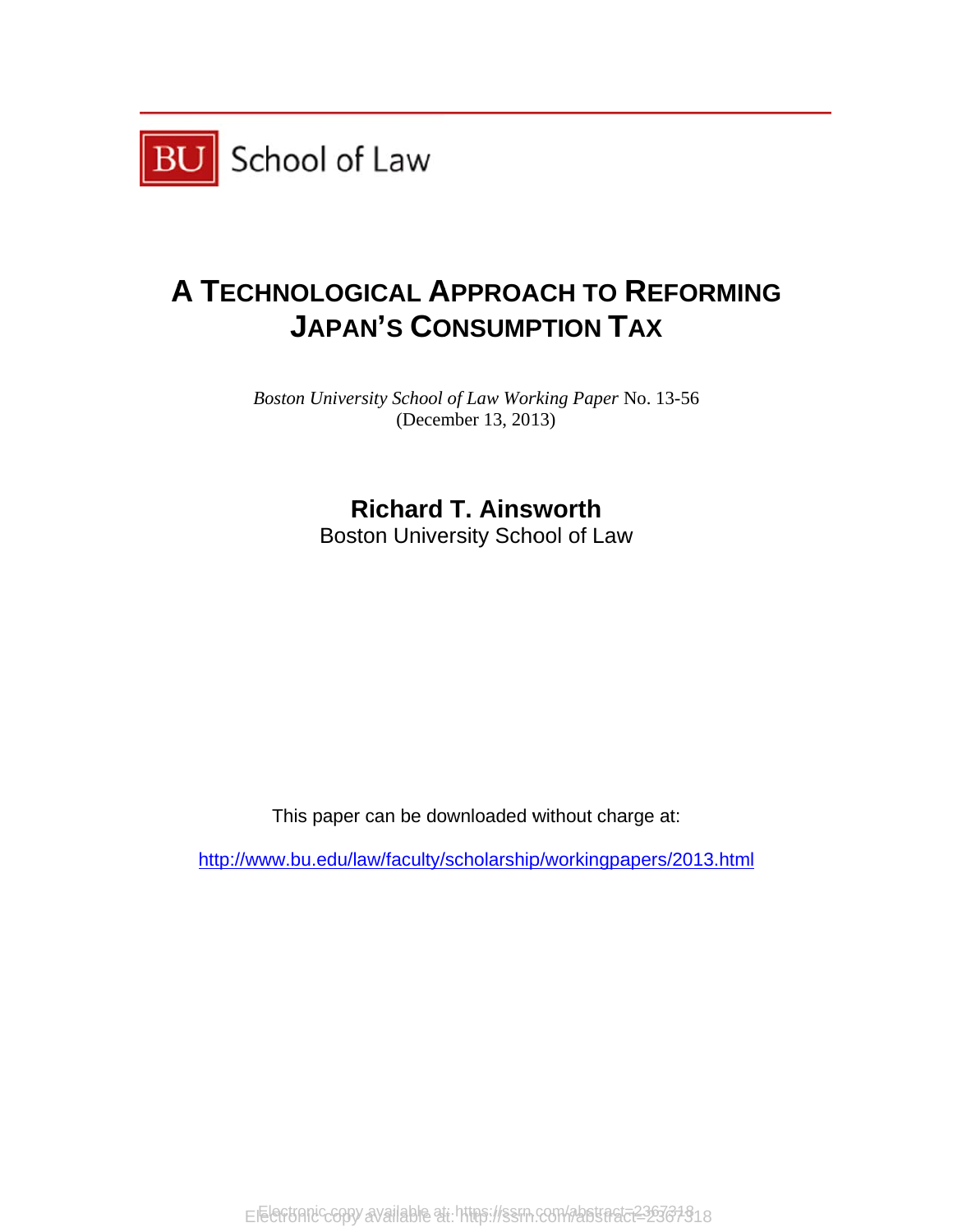### A TECHNOLOGICAL APPROACH TO REFORMING JAPAN'S CONSUMPTION TAX

#### Richard T. Ainsworth

Significant change has been forecast for the Japanese Consumption Tax. Revenue needs are pressing, and the Consumption Tax appears to be underutilized. Should the rate be doubled from 5% to 10%, or more? If so, will rate increases necessitate further structural changes – recasting this annual credit-subtraction levy into a European style credit-invoice VAT? These options have not proven to be politically palatable, but they are directions that have been under active consideration.

On October 1, 2013 the Japanese Cabinet Office announced that the Consumption Tax would rise from 5% to 8% effective April 1, 2014. The rate will increase again to 10% on October 1, 2015. Details will be incorporated into the 2014 budget, and the expectation is that the tax increase will be offset by investment incentives. The reforms should be based on the *Tax Reform Proposal to Stimulate Non-governmental Investment* drafted by the Liberal Democratic Party Tax Commission. If this proposal goes forward Japan's Consumption Tax would remain largely unchanged. The suggestions to move toward a European VAT will be rejected.

#### PAVING THE WAY: 2008

Recently, Prime Minister Yasuo Fukuda suggested that raising the Consumption Tax might be a policy option. But on November 15, 2007 Consumption Tax changes were ruled out for the fiscal year beginning April 2008. Indeed, the fiscal 2008 tax reform proposals, adopted on December 13, 2007 by the Liberal Democratic Party-New Komeito ruling block, avoids any discussion of the Consumption Tax other than positioning it as the core source of revenue for the country's rising social security costs.

Both the *Japan Times On-Line* and the *Asahi Shimbun On-Line* editions of December 14 drew the same conclusion from this "positioning" – the ruling coalition is "paving the way" for an eventual consumption tax rate hike, they said. Political analysts see the government returning to the assessment offered in the June 17, 2003 mid-term report of the Tax Commission that was presented to Prime Minister Junichiro Koizumi before he left office.

#### THE NEED AND THE DILEMMA IDENTIFIED: 2003

Professor Hiromitsu Ishi, Chairman of the Tax Commission, submitted *A Sustainable Tax System for Japan's Aging Society*<sup>1</sup> in 2003. It characterized the Japanese fiscal situation as a "state of crisis … [brought about by the current system where] only about half of Japan's annual expenditure is covered by tax revenue."<sup>2</sup>

http://unpan1.un.org/intradoc/groups/public/documents/APCITY/UNPAN019941.pdf.<sup>2</sup> *Id.* at 3.

<sup>&</sup>lt;sup>1</sup> TAX COMMISSION, A SUSTAINABLE TAX SYSTEM FOR JAPAN'S AGING SOCIETY (Jun. 2003) is available in an "informal English translation" at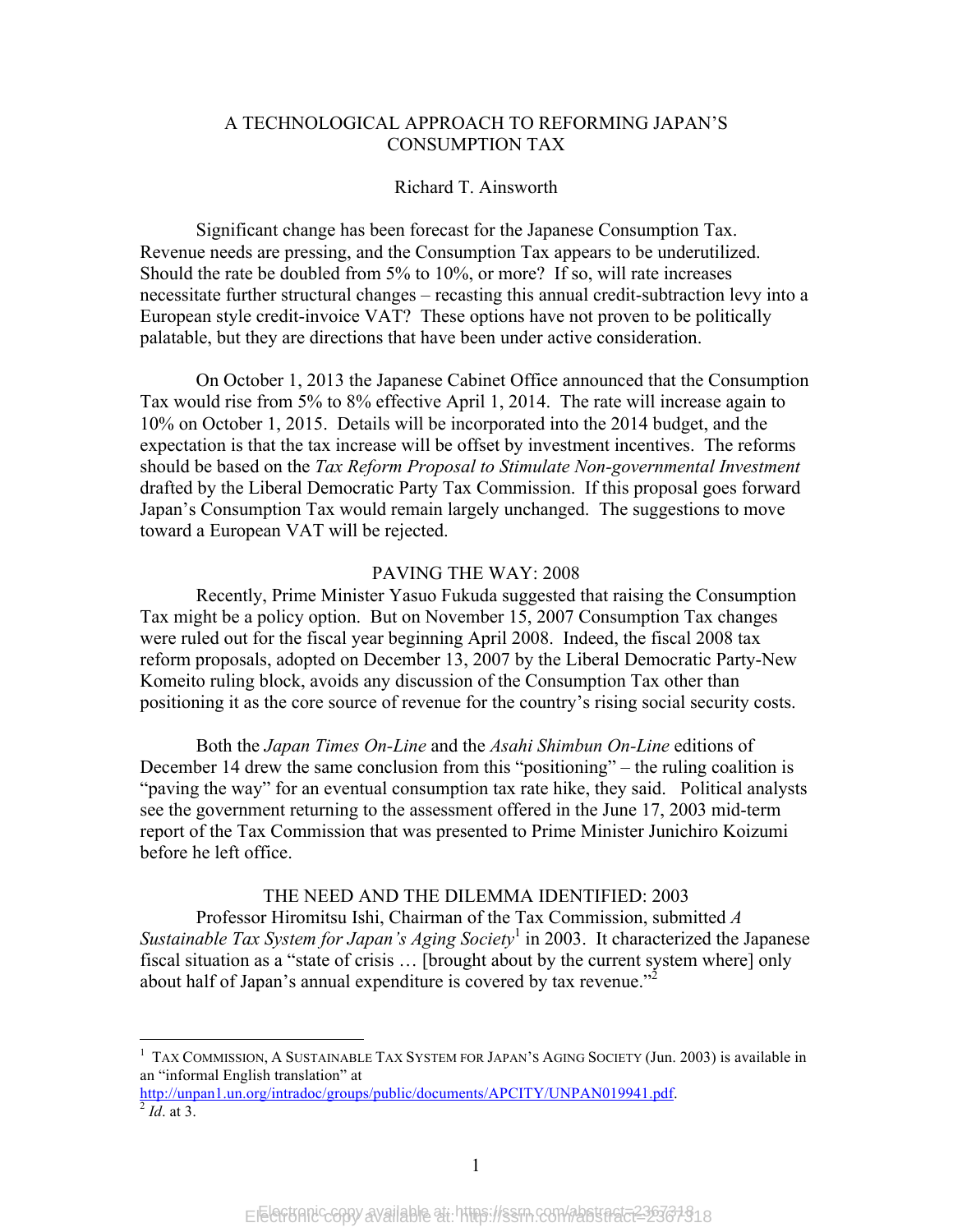The report emphasized that Japan's "super-aging" society was making things worse. "[B]y 2015 when the 'baby boomers' join the older generations, one in four people will be an elderly person. … [T]he population is expected to decline after reaching a peak in 2006. $\frac{3}{2}$  Thus, the Tax Commission charted a course to bring revenue into balance with expenditure "at the earliest time possible in the 2010's."4

Three very significant Consumption Tax changes were part of the proposals: the rate should double;  $5$  multiple rates should be employed;  $6$  and the "bookkeeping method" of accounting should be abandoned and replaced with the significantly more complex "invoice method" that is used in Europe. $<sup>7</sup>$ </sup>

These are dramatic proposals. They have a cascading logic. Revenue needs drive the primary change (the rate increase). However, the inherent regressivity of the Consumption Tax drives the second (the adoption of multiple rates). The third change (the use of an invoice method of accounting) is the inevitable consequence of multiple rates.

Unlike in the U.S. where the retail sales tax can be raised without changing the structure of the tax, a significant rate increase in the Japanese context is not that simple. All consumption taxes tend to be regressive, and when mitigation measures are needed they come through narrowing the base. The traditional approach is to either apply an exemption or a reduced rate *to a category of goods or service*s – something that is heavily consumed by the poor.

This is a "rough justice" approach. Mitigation by exempting or reducing the rate *for everyone* on the purchase of necessities (because it is assumed that the poor spend proportionally more on them) is overly broad. A better approach (and one that is closer to the traditional Japanese vision of things) is to identify individuals in need (not the goods they most frequently purchase) and then devise a method for granting surgical relief to these individuals alone. It is a person-in-need (as opposed to a product-needed) approach to relief.

This is a much more complex (but far more accurate and effective) method for resolving regressivity. It is doubtful that it could be widely applied without technology. But modern technology can make this happen. This is technology that is already in place and tested in Japan. There are two requirements: (1) IDs with digital biometric identifiers. These IDs will need to be distributed to people in need. The IDs will need to be embedded with digital exemption certificates; (2) certified tax calculation software (equipped with biometric scanners) will need to be installed at point of sale (POS) terminals (electronic cash registers). The scanners will need to read the IDs and tax software will need to process the exemptions.

<sup>&</sup>lt;sup>3</sup> *Id*. at 4.<br><sup>4</sup> *Id*. at 3.<br><sup>5</sup> A SUSTAINABLE TAX SYSTEM FOR JAPAN'S AGING SOCIETY *supra* note 1 at 9.<br><sup>6</sup> *Id*. at 9.<br><sup>7</sup> *Id*. at 9.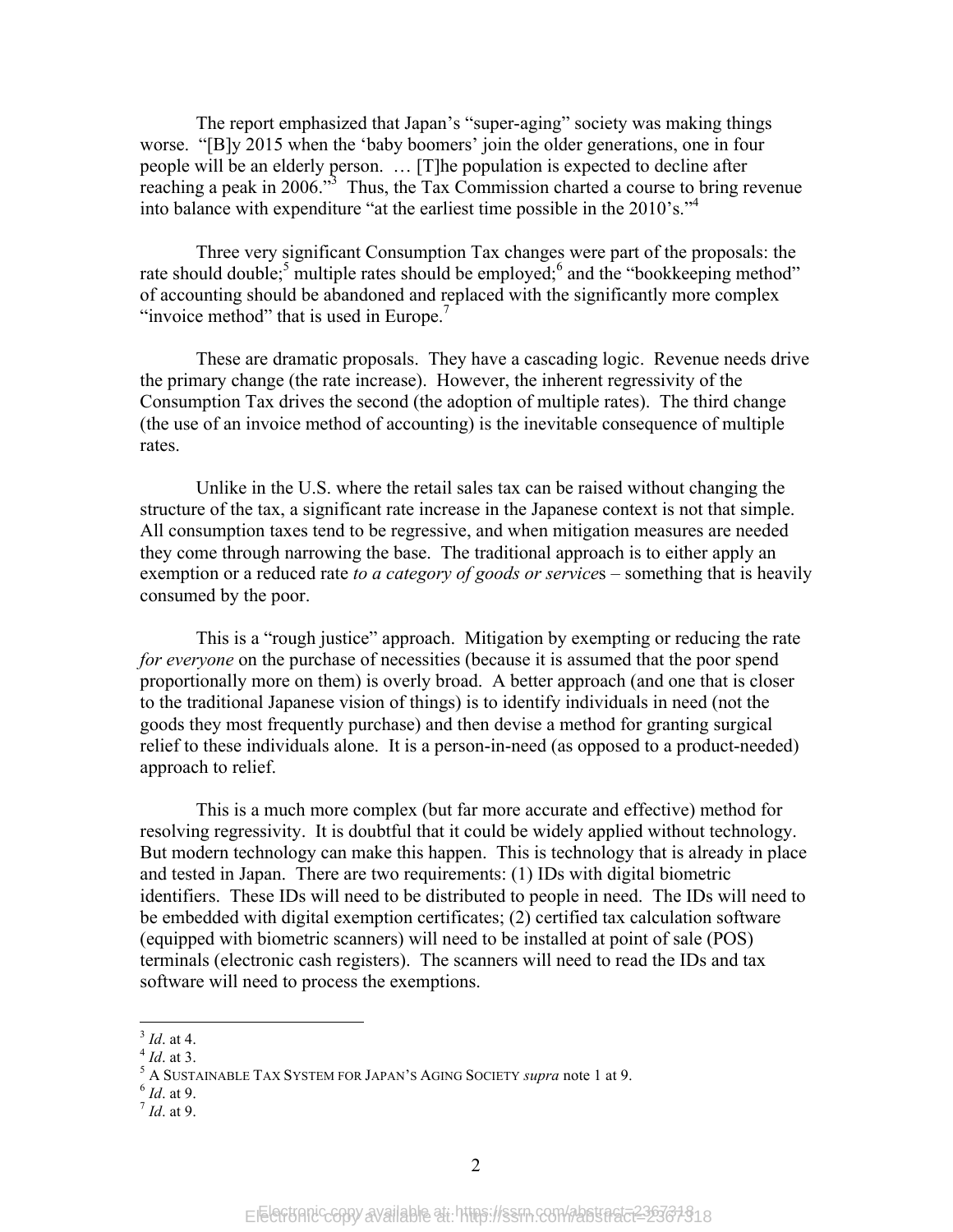Japan not only has the technology in place to do this, it is moving in exactly this direction in tobacco sales where biometric digital IDs will be used to verify the age of consumers. Why not then, use this same technology to verify an individual's status as a "person-in-need-of-tax-relief?" If Japan decided to take this path with the Consumption Tax it could resolve the policy dilemma at the heart of the rate increase – Japan could institute a sizeable rate increase that would (a) not burden the poor, (b) not require multiple rates, and (c) not require a European-style VAT.

#### A WAY FORWARD

This paper suggests that Japan's way forward, if it is intending to significantly raise the Consumption Tax rate, is to make the administration of the tax more technology-intensive. Technology will allow selective zero-rating of transactions.

An individual-based evaluation of exemption entitlement – limited as appropriate in quantity or value terms – will be required. For example, elderly individuals (over a certain age perhaps) could be allowed to purchase rice free of Consumption Tax. This exemption could be limited by value, quantity or income criteria. The evaluation process can be demanding or not, depending on the scope of the relief desired. For example, particular goods or services could be specifically associated with an individual's entitlement profile in a very granular measure of tax relief. Alternately, relief could be granted broadly to classes of individuals based on broad income measures.

This paper briefly considers Japan's current approach to granting tax relief under the Consumption Tax, and then presents the digital solution (certified transaction tax systems, smart cards with biometric identifiers and digital exemption certificates).

### JAPAN'S TRADITIONAL APPROACH TO CONSUMPTION TAX RELIEF

Under present law, Japan goes to great lengths to identify specific individuals-inneed of Consumption Tax relief and tries hard to target relief to only to these individuals. It resists broad or universal exemptions that permit all consumers to benefit when to do so would be to provide tax relief to large numbers of people who are outside the target group.

The Japanese exemptions are listed in thirteen discrete categories in Appendix I of the Consumption Tax law.<sup>8</sup> The exemptions are of two basic types: universal exemptions (the first five, as well as the eighth, ninth and tenth), and surgical (the remaining five).

 <sup>8</sup> JAPAN'S REVISED CONSUMPTION TAX LAW (SHOUHIZEIHOU), LAW NO. 108, 1988, and APPENDIXES by approving the changes contained in LAW NO. 49, 2000; CABINET ORDER (SHOUHIZEIHOU SEKOUREI) NO. 360, 1988 (most recent amendment, ORDER NO. 147, 2000 *available at*: http://law.e-gov.go.jp/cgibin/idxsearch.cgi. (in Japanese). For an English translation of the Consumption Tax law based on Law No. 108, 1988 by approving changes contained in Law No. 49, 2000, see *Consumption Tax Law*, tr. Vickie L. Beyer, 2000 WTD 247-20 (December 22, 2000). For a translation of the appendixes to Japan's revised consumption tax law, Law No. 108 see *Translation of Exemptions to Japan's Revised Consumption Tax Law*, tr. Vickie L. Beyer, 2000 WTD 247-21 (Dec. 22, 2000). For a translation of the final regulations, Cabinet Order No. 360, 1988 (most recent amendment, Order No. 147, 2000) see *An Order for the Enforcement of the Consumption Tax Law*, tr. Vickie L. Beyer, 2001 WTD 36-24 (Feb. 20, 2001).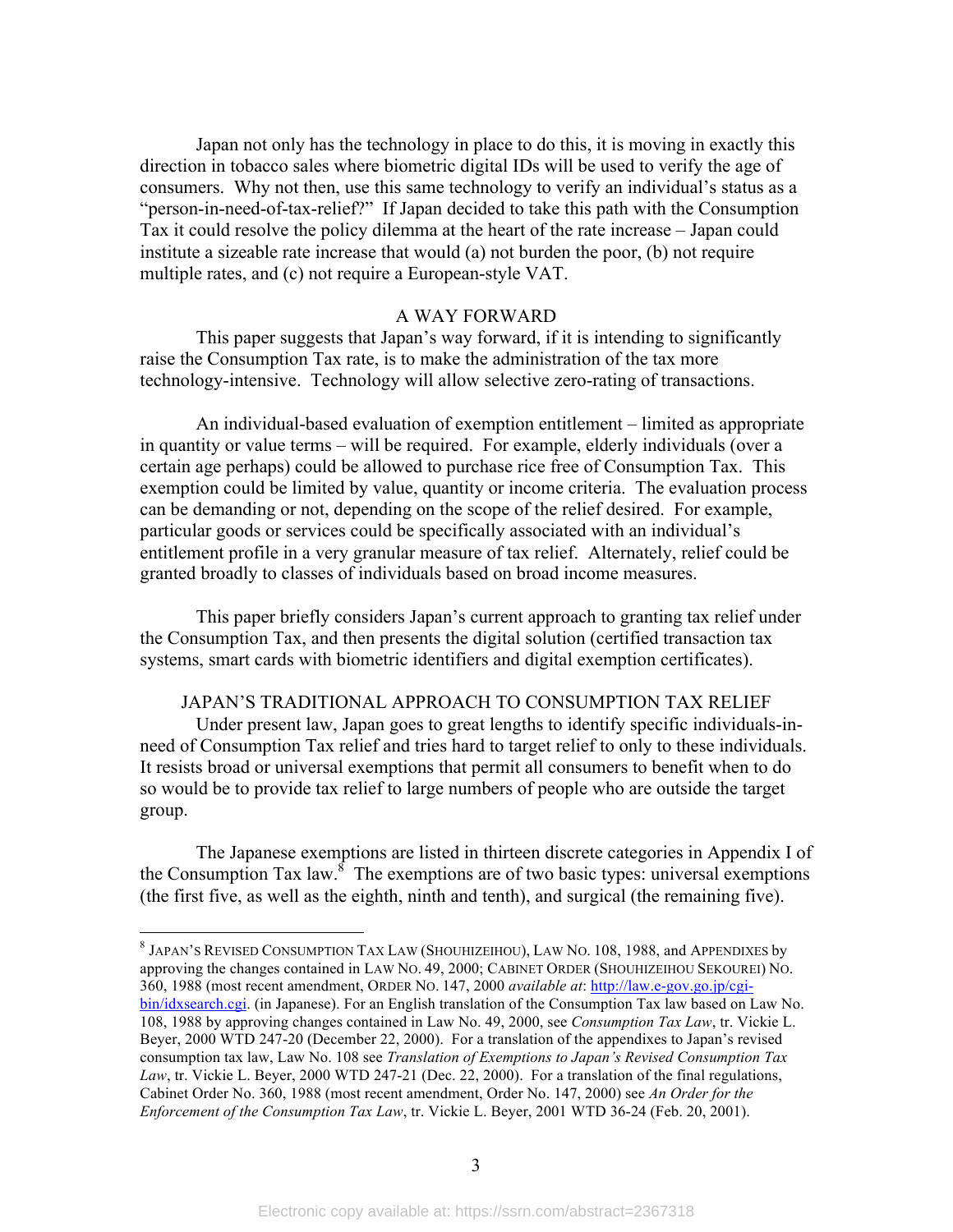The initial five exemptions respond to theoretical or administrative concerns that are common to all broad-based consumption taxes. The list has not been added-to nor has it been significantly modified since the adoption of the law. Included are exemptions for the loan of or the transfer of land;<sup>9</sup> the transfer of negotiable securities;<sup>10</sup> interest paid on loans, government or corporate bonds, and insurance premiums;<sup>11</sup> postage or certificate stamps and gift certificates;<sup>12</sup> and most government services provided either by national or local public entities.<sup>13</sup> Similar exemptions can be found in almost every VAT. None of these exemptions are designed to mitigate regressivity. They do not provide tax relief to individuals-in-need – they simply make the tax work.

The remaining universal exemptions were added to the law with the 1991 amendments (Law No. 73, 1991). They are relatively minor, and respond to situations where the statute did not need to discriminate among beneficiaries, because the nature of the exempt item itself defined the target group. In other words they are universally drafted, but surgical in effect. These exemptions deal with transfers of goods (not services) associated with midwifery;<sup>14</sup> burial and cremation expenses;<sup>15</sup> and transfers or lease of goods for use by the physically handicapped that are further itemized in cabinet orders $16$ 

The final five exemptions are quintessentially Japanese. They have a classic individual-in-need, or surgical design. They are for medical treatment,<sup>17</sup> home and social welfare services, $^{18}$  educational services, $^{19}$  educational texts, $^{20}$  and rentals of dwellings.<sup>21</sup> Each is the product of adjustments, modifications, and refinements through the years. Each is very precisely drawn, and is born of political, rather than theoretical or administrative necessity. In each instance the care with which the exemptions are drafted displays a thought process that is primarily concerned with identifying a class of peoplein-need, and then associating with them certain goods and services that should be exempt

<sup>-&</sup>lt;br>9 Vickie L. Beyer, tr., *Translation of Exemptions to Japan's Revised Consumption Tax Law*, *supra* note 8, at Appendix I(1).<br><sup>10</sup> *Id.* at Appendix I(2).<br><sup>11</sup> *Id.* at Appendix I(3).

<sup>&</sup>lt;sup>12</sup> *Id.* at Appendix  $I(4)$ . With respect to the taxation of stamps, it was determined that the stamp tax was a more effective mechanism for imposing tax in this area (Barry M. Freiman, *Comment: The Japanese Consumption Tax: Value-Added Model or Administrative Nightmare?* 40 AM. U. L. REV. 1265, 1281 n.130 (1991)).<br><sup>13</sup> *Id.* at Appendix I(5).

<sup>14</sup> *Id.* at Appendix I(8).<br><sup>14</sup> *Id.* at Appendix I(8).<br><sup>15</sup> *Id.* at Appendix I(10); The Enforcement Ordinance of the Consumption Tax Law (*Shouhizeihou* <sup>16</sup> *Id.* at Appendix I(10); The Enforcement Ordinance of the Cons *Sekourei*) 14-4 lists the following goods: artificial arms and legs, safety sticks for the blinds, artificial eyes, Braille point writers, artificial larynxes, wheel chairs and other goods that the Minister of Health, Labor and Welfare may designate as the goods that have special traits, structures and functions for the use of physically handicapped people, but only after consultation with the Minister of Finance.

<sup>&</sup>lt;sup>17</sup> *Id.* at Appendix I(6).<br><sup>18</sup> *Id.* at Appendix I(7).<br><sup>19</sup> *Id.* at Appendix I(11).<br><sup>20</sup> *Id.* at Appendix I(13).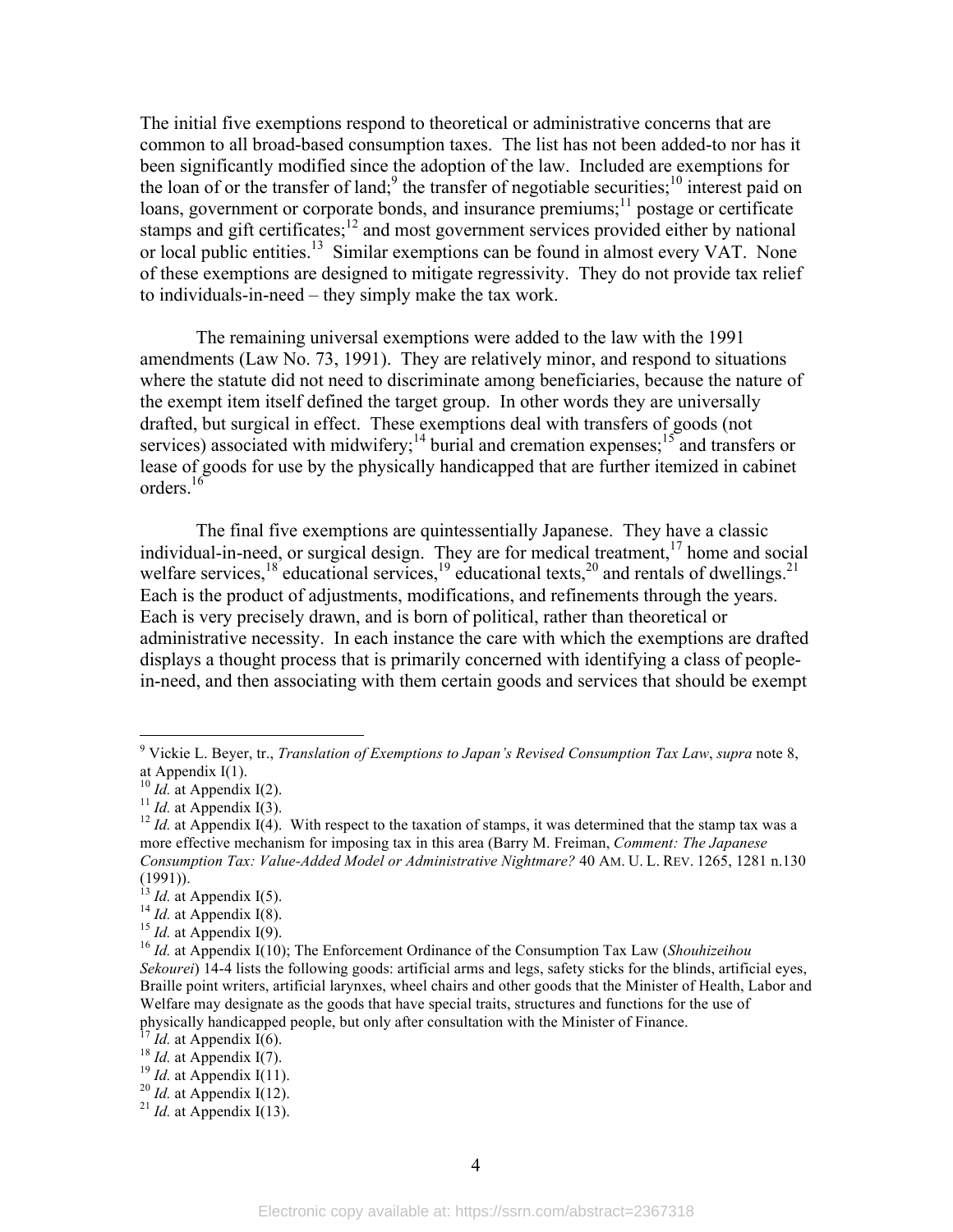for members of that group. This is a process designed to disqualify individuals (based on their status) who would be engaged in similar or identical transactions.

*Medical treatment exemption.* A series of exemptions under Appendix I (6)(a) and (b) exempt *goods and services* provided in a medical treatment context. The exemption broadly includes all goods and services provided in a medical or hospitalization context, but narrows the exemption only to individuals whose medical treatment is "based on the provisions of" one of the following laws: the Health Insurance Law (No. 70, 1922); the People's Health Insurance Law (No. 192, 1958); the Seamen's Health Insurance Law (No. 73, 1939); the National Civil Servants Mutual Aid Association Law (No. 128, 1958); the Local Civil Servants Mutual Aid Association Law (No. 152, 1962); the Private School Employees Mutual Aid Law (No. 245, 1953) or the Elderly Act (No. 80, 1982).<sup>22</sup>

Further medical exemptions are found under Appendix I  $(6)(c)$ , (d), (e) and (f).

Appendix I (c) exempts only medical *services,* and narrows the scope of the exemption to individuals whose medical treatment is "based on the provisions" of the Disabled Persons Welfare Law (No. 183, 1950); the Law Concerning Mental Health and the Welfare of the Mentally Disabled (No. 123, 1950) the Daily Life Protection Law (No. 144, 1950); the Law Concerning Support for the Victims of the Atomic Bombs (no. 117, 1994).<sup>23</sup>

Appendix I (d) and (e) are similar. They exempt medical *treatment* and medical *expenses* for individuals whose qualification is "based on the provisions of" the Law Concerning Indemnification for Environmental Pollution-Related Health Injuries (No. 111, 1971),<sup>24</sup> and the Laborer's Disaster Indemnification Insurance Act (No. 50, 1947) respectively.

Appendix I (f) exempts medical *treatment* pertaining to payments of damages for losses" under the Automobile Accident Indemnification Guarantee Act (No. 97, 1955).<sup>25</sup>

Thus, medical treatment is not universally exempt under the Consumption Tax. The core limitation on the exemption (which is sometimes further limited to cover only services and not both good and services) relates to individuals who are specified under fourteen other non-tax laws. The overall impact is to tax medical services when they are provided to wealthy individuals and foreigners, or generally to individuals outside the scope of the fourteen specific statutes.

<sup>&</sup>lt;sup>22</sup> Vickie L. Beyer, tr., JAPAN'S REVISED CONSUMPTION TAX, , *supra* note 8, at Article 6 as further specified in Appendix I-6(a) & (b).

<sup>&</sup>lt;sup>23</sup> *Id.* at Article 6 as further specified in Appendix I-6(c).<br>
<sup>24</sup> *Id.* at Article 6 as further specified in Appendix I-6(d).<br>
<sup>24</sup> *Id.* at Article 6 as further specified in Appendix I-6(d).<br>
<sup>25</sup> Vickie L. Bever, t at Appendix I-6(f).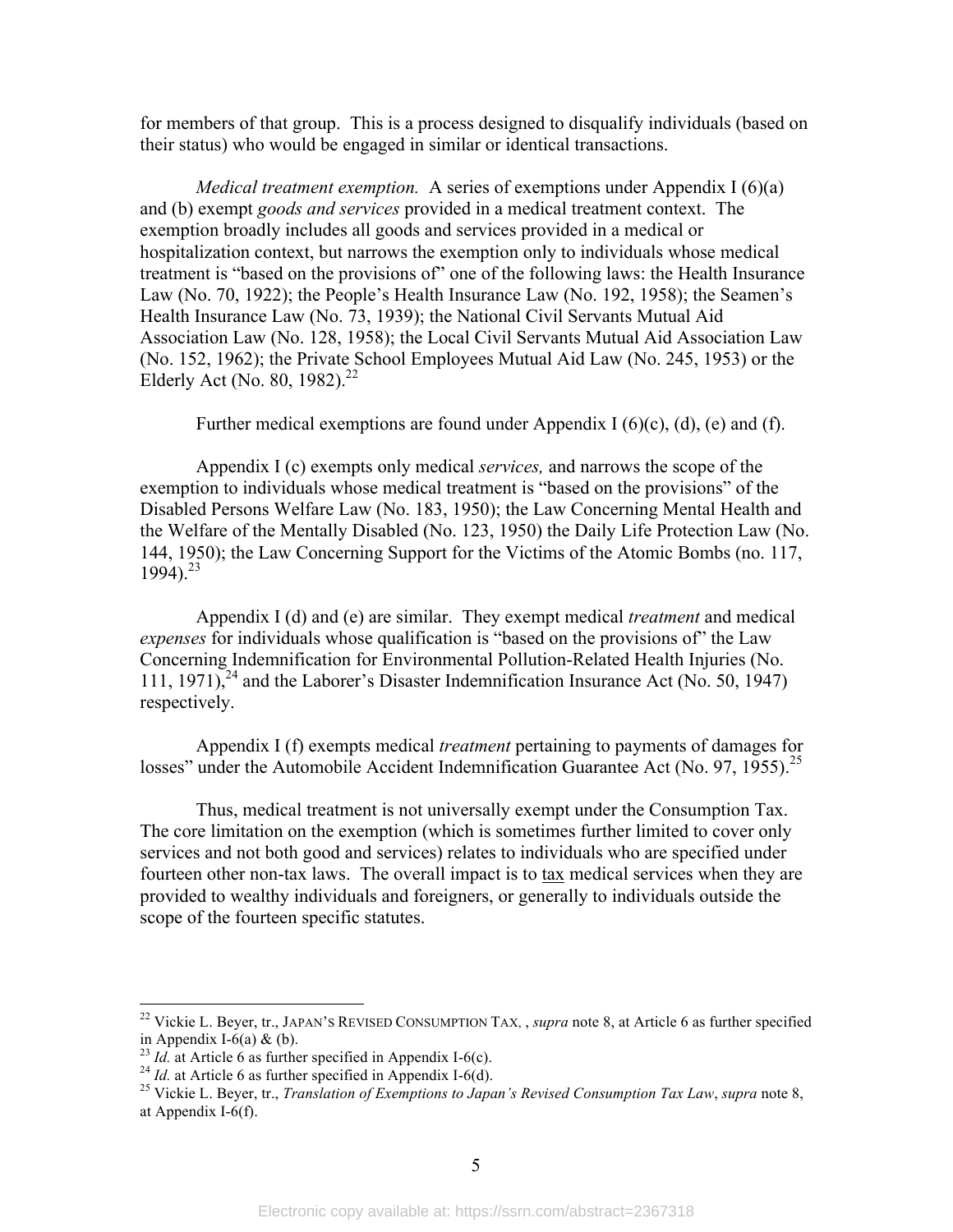A further example of the surgical design of these exemptions can be seen in the operation of the 1994 Amendments (Law No. 56, 1994). This law specifically added "hospitalization meals" to the list of exempt supplies (when provided in the context of medical treatment) but only with respect to medical treatment under Appendix I  $(6)(a)$ and (b), and not the medical treatment under Appendix I (6)(c), (d), (e) and (f).

Thus, the operation of the Consumption Tax with respect to food and medical services is very complex, but very precise. Meals, considered outside the medical context, are fully taxable. Medical treatment is also taxable unless the individual receives treatment "based on the provisions of" a law listed in Appendix I  $(6)$ . In some instances meals provided in the context of exempt medical treatment are also exempt. But in other instances only the medical treatment, not the meals are exempt. Thus, three individuals could rest side-by-side in the same hospital after undergoing the exact same medical procedure by the exact same medical staff, and each could have different tax results when the time came to pay their bills.

Comparatively, the approach of the New Zealand GST is far simpler. Food (within the medical context and outside of it) as well as medical services (in any context at all) is taxable.<sup>26</sup> Similar simplicity is apparent in South Africa, although the tax outcome is different. South Africa exempts all basic foodstuffs,  $2^{7}$  as well as all medical or dental procedures, provided they are insured procedures.<sup>28</sup> Thus, in New Zealand and South Africa it would be unusual for three people hospitalized for the same procedure to have different tax results.

With respect to the exemption of medical treatment and related hospital meals, both the New Zealand and South African GSTs are simpler than the Japanese Consumption Tax. The New Zealand base is simpler and *broader*; the South African base is simpler and *narrower*. The critical difference for this study is that both the New Zealand and South African treatment is universal, whereas the Japanese is surgical. The Japanese statute targets its exemption specifically to individuals-in-need. Japan provides relief from the regressive nature of the Consumption Tax directly (to the individual) rather than indirectly (through the goods and services that individual-in-need are deemed to disproportionately purchase).

*Home care services.* Japanese exemptions for home care services and welfare services are treated in a manner similar to those for medical treatment. Under Appendix I (7)(a), home care services (limited to visiting home care, visiting bath care, and other specified services) are exempt (if they are provided at a residence or an institution), but only if the fees are based on the provisions of the Home Care Insurance Law (No. 123, 1997).<sup>29</sup> Under Appendix I (7)(b), assets transferred by a Social Welfare Service are also

<sup>&</sup>lt;sup>26</sup> GOODS & SERVICES TAX ACT §§ 11, 11A AND 11B) (1985) (N.Z.), *available at* http://www.ird.govt.nz/library/publications/business/ir375.pdf).

 $\frac{1}{27}$  VAT Act §11(1)(j) and SCHED. 2(B)(1) (S.A.), amended up to and including Taxation Laws Second Amendment Act, 2005 (No. 10 of 2005) (S.A.) *available at:*  $\frac{h t t p$ ://www.acts.co.za/vat/index.htm).<br><sup>28</sup> *Id.* at VAT Act §10(21A) (S.A.)<br><sup>29</sup> Vickie L. Beyer, tr., *Translation of Exemptions to Japan's Revised Consump* 

at Appendix I-7(a).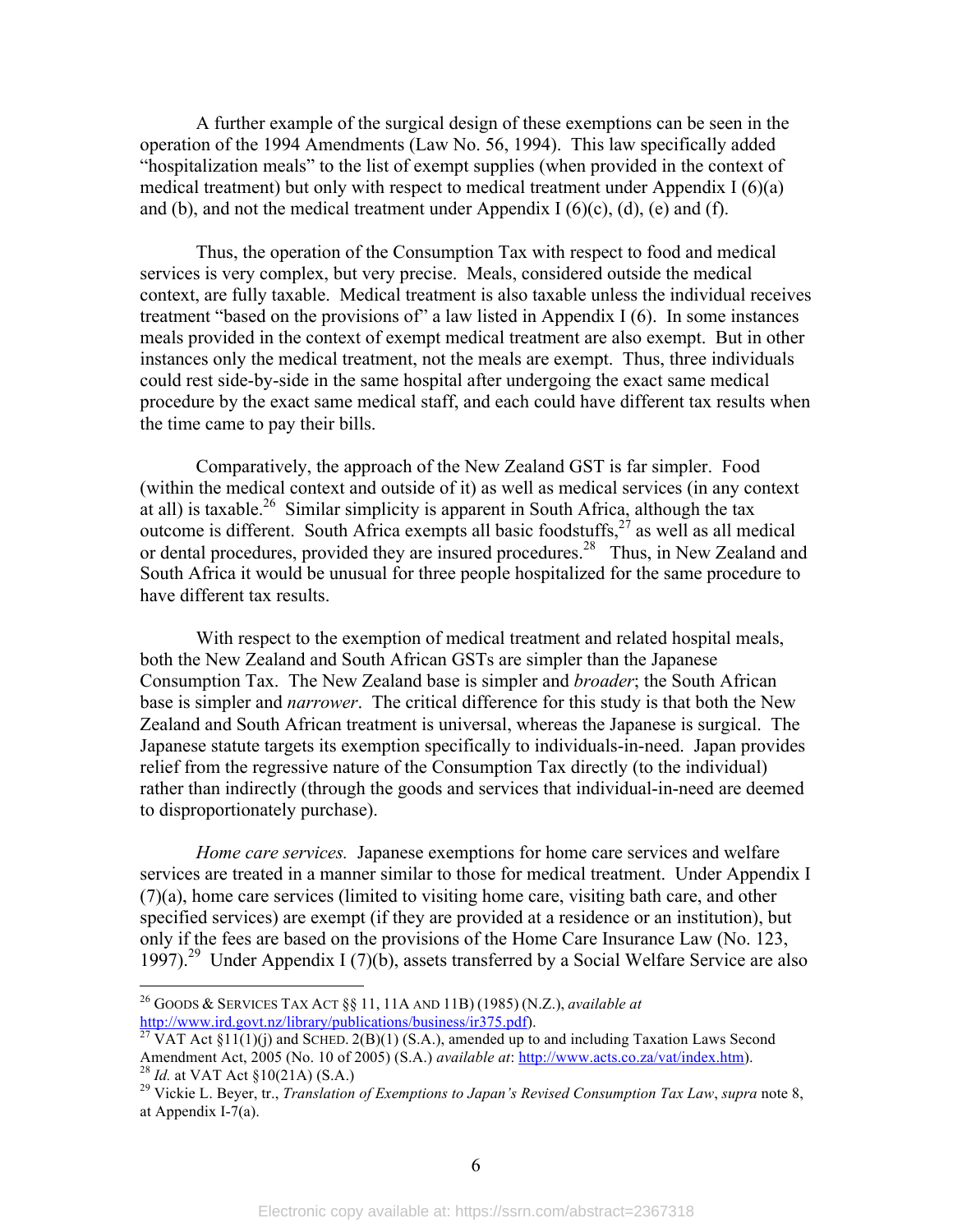exempt, but only if provided for in the Social Welfare Services Law (Article 2) and the Rehabilitation Sponsorship Enterprise Law (No. 86, 1995).<sup>30</sup>

Once again, the net effect of these provisions is to distinguish between two groups of individuals, those who have personal circumstances that make them entitled to relief, and those who do not. Wealthy individuals and foreigners are among those who are disqualified from the exemption. If they secure the same home care or welfare-type services, as do the poor and elderly, they do not qualify for exemption from the Consumption Tax.

*Educational services and books for educational purposes.* Two sections of Appendix I deal with education-based exemptions, section (11) deals with educational services, and section (12) deals with books used in educational settings. Section (12) was added with the 1991 Amendments (Law No. 73, 1991). The 1991 Amendments also renumbered section (8) in the original law into section (11), thereby placing both of the education-related exemptions side-by-side. Both sections (11) and (12) identify groups entitled to exemption through references to the School Education Law (Law No. 26, 1947).

Why then, did the 1991 Amendments not simply add "educational texts" to one or more of the pre-existing exemptions for educational services in the same manner as "hospitalization meals" were added to some of the pre-existing exemptions for medical treatment in 1994? The reason has all to do with the particularity with which the Japanese legislature differentiates among the classes of individuals it deems to be in need, and how carefully it associates those classes with the goods or services that it wishes to provide exemption. The answer is simply then, that a judgment has been rendered that the class of individuals who should receive exempt "educational services" is not the same as those who have been deemed entitled to exemption when purchasing "educational texts." The former class is much larger than the later.

The exemption for educational services covers amounts paid for tuition fees, entrance fees, facility equipment costs, and certain other fees provided for in cabinet orders.<sup>31</sup> Following the familiar pattern, the exemption for educational services does not apply to all schools, and does not apply to all courses of instruction in all schools.

Appendix I (11)(a) references the schools in Article 1 of the School Education Law. These schools are the basic primary, elementary, junior high, and high schools, as well as all colleges whether public or private, which fall under the certification provisions

<sup>&</sup>lt;sup>30</sup> *Id.* at Appendix I-6(b).<br><sup>31</sup> There is some awkwardness when rendering Japanese into English in this section. For example the statute says at Appendix I (11)(a) "The educational services that a person who establishes a school designated in Article 1 of the School Education Law (Law No. 26, 1949) provides [to his students] at his school [are exempt from the Consumption Tax]." This phraseology is explained by Professor Hiroki Akioka as: "Note: In Japanese laws the phrase of a person who establishes some organization is used as the organization itself. So the item above means that the educational services that a regular school in the law provides to its students at the school are exempt." E-mail communication, November 13, 2006 from Hiroki Akioka to Richard Ainsworth (on file with author.)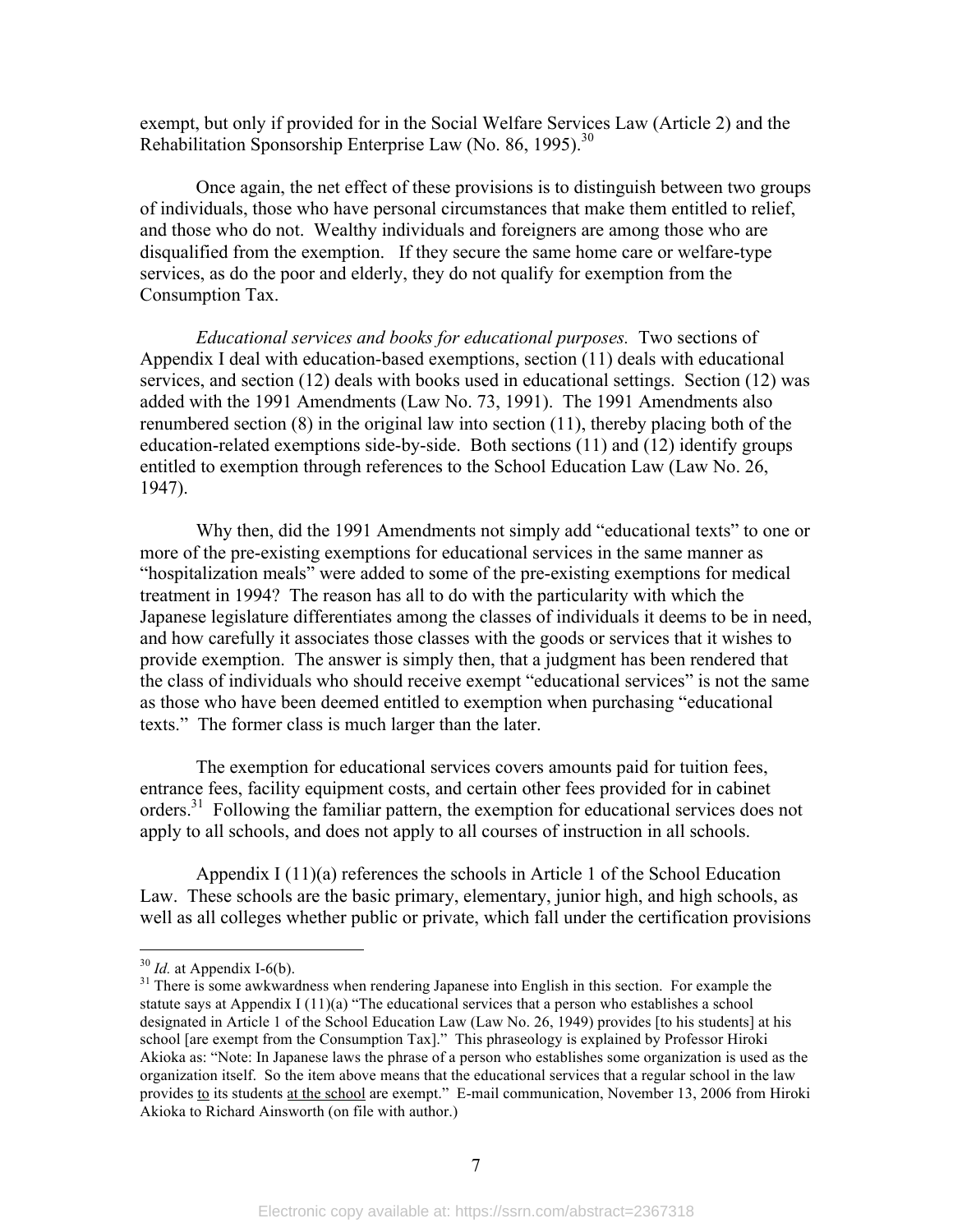of the School Education Law.<sup>32</sup> Appendix I (11)(b) exempts "high level courses, specialty courses or general courses" provided under Article 82-2 by "Specialty Schools," a classification that includes all professional schools. Appendix I (11)(c) provides an exemption for "more than one year courses of study" at "miscellaneous schools" under Article  $83(1)^{33}$ 

When the 1991 Amendments added the exemption for "books for educational purposes" in section (12) the class of individuals-in-need was determined to be less than those attending the schools covered in Article 1 of the School Education Law. The students not entitled to exemption were those attending post-secondary schools. Section (12) defines this class by referencing the following articles of the School Education Law: Article 21(1) – dealing with educational books for Primary Schools; Article 40 – dealing with educational books for Junior High Schools; Article 51 – dealing with educational books for Senior High Schools; Article 51-9 – dealing with educational books for Junior Educational Schools; Article 76 – dealing with educational books for Special Education.<sup>34</sup> Thus, it would be possible for three students to receive tuition bills that included a charge for the same required text, a dictionary for example, and for each to have an entirely different tax results, if one was a high school student, another was a college student, and the third was a student attending a post secondary school educational program that will last less than one year.

*Rentals of dwellings for human habitation.* The exemption provided for the rental of residences in Appendix I (13) was added by the 1991 Amendments (Law No. 73, 1991). Much like the "hospitalization meals" and "books for educational purposes" exemptions considered above, the exemption for rentals of dwellings for human habitation is an adjustment to prior exemptions. In this case it is the exemptions for real estate transactions in Appendix I (1) that are being adjusted. Appendix I (1) provides for an exemption for the "loan or transfer … of land."

Prior to the inclusion of section (13) four rules related to the treatment of real estate transactions were derived from the language of Appendix I (1). These rules were: (a) for *sales* of land (only) with or without a building of any kind on the land, the sale is exempt; <sup>35</sup> (b) when a building is *sold* along with the land on which it rests, then the

<sup>&</sup>lt;sup>32</sup> This provision would mean that a school operating in Japan, but not under Japanese certification (perhaps a school catering to foreigners as a branch campus of an American college or in some other independent capacity would not qualify for exemption from the Consumption Tax. E-mail communication, November 2, 2006 from Shigero Ino to Richard Ainsworth (on file with author.) A classic example would be a semester abroad program [less than one year] offered by an American school and which was not affiliated with an accredited Japanese school.

 $33$  The Enforcement Ordinance of the Consumption Tax Law (Shouhizeihou Sekourei) 15 further defines these courses of study as those with provide in excess of 680 "hours of instruction per annum."

<sup>34</sup> Vickie L. Beyer, tr., *Translation of Exemptions to Japan's Revised Consumption Tax Law*, *supra* note 8, at Appendix I-12.<br><sup>35</sup> Primary Regulation Notice 6-1-1 (specifying not only that the sale of only land, as well as its lease (for

more than one month is exempt).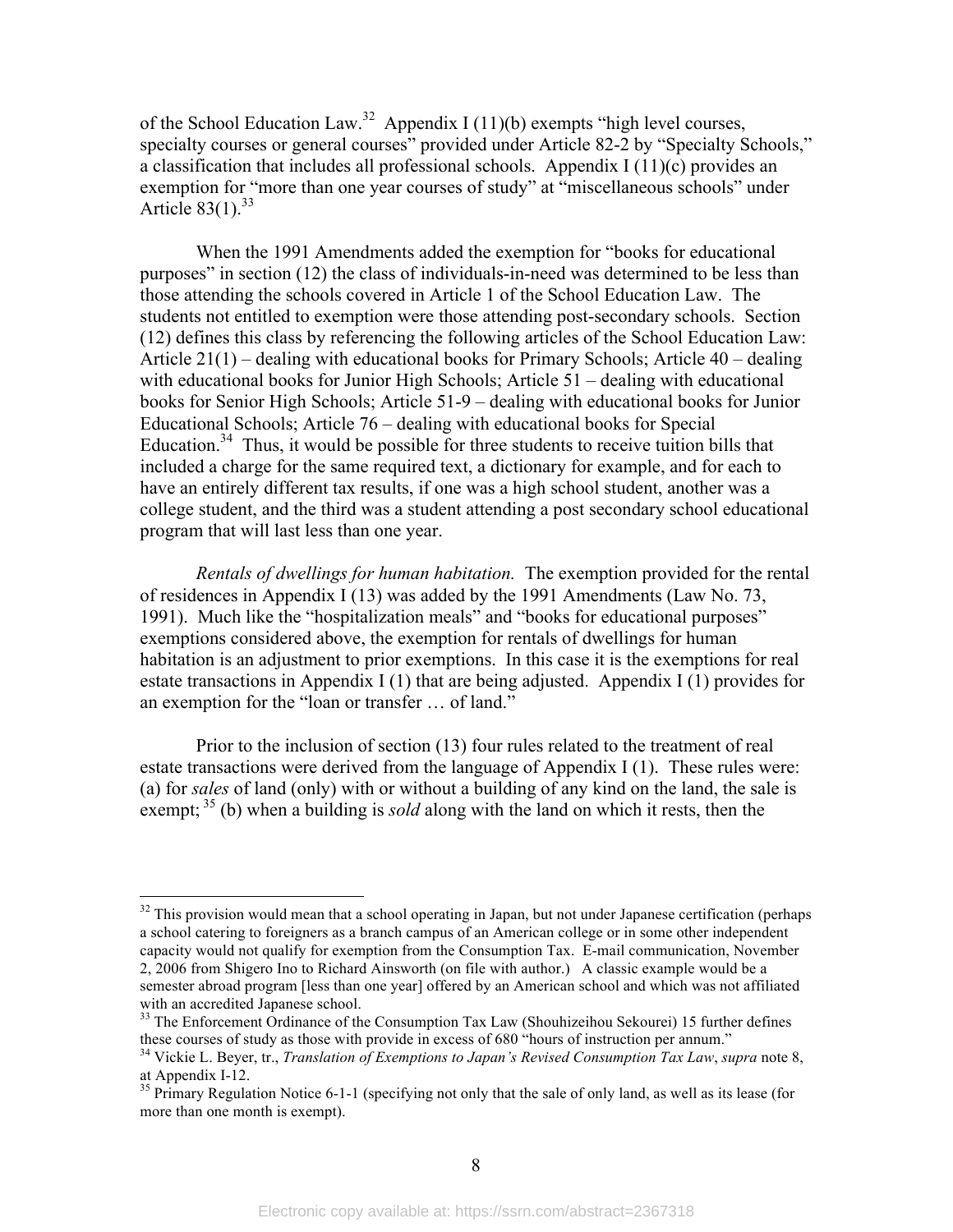building is taxable (but the sale of the land remains exempt);<sup>36</sup> (c) for *rentals* of land (only) without a building, the rental is exempt (provided the rental is for more than one month); $^{37}$  (d) when a building is rented along with the land on which it rests, then both building and land are taxable. $3$ 

Section (13) refines the last of these rules. It distinguished between rental transactions where a building is rented along with the land, based on whether or not the building is a dwelling for human habitation. Only in cases where the real estate rental is for longer than one month and where it contains a dwelling for human habitation is the transaction exempt from tax.

## A THREATENED TRADITION

There has been no public discussion about the exact contours of the multiple rate structure the 2003 Tax Commission was considering, but we know enough about multiple rates in other systems and the current exemption provisions under the Consumption Tax to consider (hypothetically) the threat that this proposal poses to the traditional Japanese response to regressivity.

*Basic hypothetical facts.* Assume that Japan adopts a standard rate of ten percent for goods and services, with a reduced rate of five percent for some items along with full exemptions for a limited number of other transactions.<sup>39</sup> If global consumption tax patterns can be a guide,<sup>40</sup> one of the goods that Japan might zero-rate or subject to the reduced (5%) rate is food for home consumption.

Following the global pattern Japan would then subject all other food purchases to the standard (10%) rate. Two questions are raised by this hypothetical: (1) Would Japan zero-rate or would it apply the reduced (5%) rate to food for home consumption? (2) If Japan did zero-rate or apply the reduced (5%) rate to food for home consumption, would it do so universally (for everyone) or surgically (only for those deemed to be in need)?

40 RICHARD BIRD & PIERRE-PASCAL GENDRON, VAT REVISITED: A NEW LOOK AT THE VALUE ADDED TAX IN DEVELOPING AND TRANSITIONAL COUNTRIES 94 (2005) *available at:*

 <sup>36</sup> Vickie L. Beyer, tr., *Translation of Exemptions to Japan's Revised Consumption Tax Law*, *supra* note 8, at Appendix I (1); Vickie L. Beyer, tr. *An Order for the Enforcement of the Consumption Tax Law* (Primary

Regulation Notice) *supra* note 8, at 6-1-1.<br>
<sup>37</sup> *Id.* at (Primary Regulation Notice) 6-1-1.<br>
<sup>38</sup> *Id.* at (Primary Regulation Notice) 6-1-5.<br>
<sup>39</sup> There is no indication that a 5% rate will be proposed as a reduced ra there any indication that the Tax Commission is considering capping the standard rate at 10%. These rates have some basis in the fact that the current rate is 5%, and there has been discussion of a maximum rate "in excess of 10%," but their use in this discussion is purely hypothetical.

http://www.fiscalreform.net/research/pdfs/VATR%20Final%20Report%20181005.pdfat 94 (indicating that in both VAT and RST "… by far the most common exemption for equity reasons is that of food"); *See, e.g.,* VALUE ADDED TAX ACT 1994, Sched. 8 Group 1 General Item 1 (U.K.) (zero-rating "food of a kind used for human consumption") *available at*

http://www.opsi.gov.uk/acts/acts1994/Ukpga\_19940023\_en\_1.htm; MASS. GEN. LAWS ch. 64H, §6(h) and MASS. REGS. CODE tit. 64H.6.5(4), § 830 (exempting food products for human consumption unless they are included in a meal sold by a restaurant).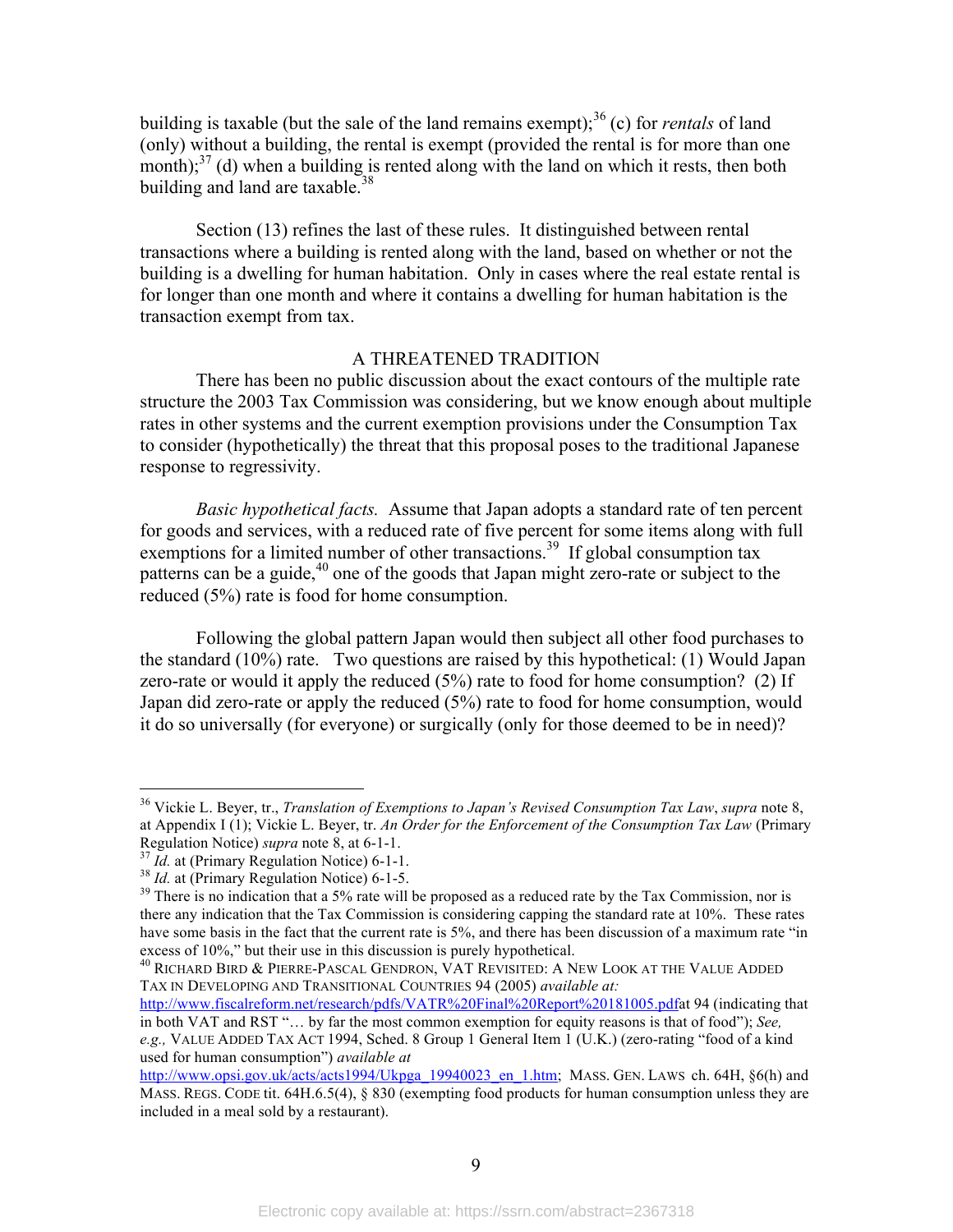*Analysis – Food for home consumption.* The 2003 Tax Commission seemed to indicate that Japan would apply multiple rates to food, 41 but it also seems apparent that it would recommend that Japan not follow conventional wisdom and zero-rate food for home consumption.

Three observations suggest that the Japanese approach would be to subject food for home consumption to the reduced  $(5%)$  rate, and then impose the standard  $(10%)$  rate on prepared food. The observations supporting this suggestion are: (1) the *status quo –* food for home consumption is currently subject to tax at 5%, with only the very limited exceptions for "hospitalization meals" under Appendix I  $(6)(a)$  and  $(b)$ ;  $(2)$  revenue loss – zero-rating food for home consumption would reduce the current revenue stream significantly, maybe by as much as  $20\%$ ;<sup>42</sup> and (3) political opposition – the elderly would probably oppose an increase in the tax on groceries from five to ten percent.

Given Japan's revenue needs and the importance of food in the consumption base, the real question for Japan is not whether it would zero-rate some food from the consumption tax base, but whether it would subject all food to a standard (10%) rate? This is the point where the regressivity of the Consumption Tax becomes a serious political issue. The issue is political because, while it is one thing to expect the elderly to accept a continuation of the current (5%) tax on food, it is quite another matter to assume that they will accept a doubling of the tax on groceries – and if the elderly do anything, they eat and vote.

The 2003 Tax Commission was understandably concerned that its recommendations not have an adverse affect on the popular acceptance of the Consumption  $\text{Tax.}^{\frac{43}{43}}$  The Japanese have not always been receptive to the Consumption Tax. The Shoup Mission's VAT was rejected in 1954,<sup>44</sup> as was another VAT that was proposed in 1979.<sup>45</sup> Prime Minister Nakasone withdrew a VAT proposal as recently as  $1987^{46}$  because of widespread public opposition.

 <sup>41</sup> <sup>A</sup> SUSTAINABLE TAX SYSTEM FOR JAPAN'S AGING SOCIETY, *supra* note 1, at 9 (describing the need for relief, suggesting that multiple rates would be needed, and specifying one commodity as an example of where one might expect to find multiple rates if their proposals are adopted with the expression "food and others").

<sup>&</sup>lt;sup>42</sup> JOHN F. DUE & JOHN L. MIKESELL, SALES TAXATION: STATE AND LOCAL STRUCTURE AND

ADMINISTRATION 74 and 79 (2d ed. 1994) (noting that the exemption for food for home consumption is "… the most expensive … cost[ing] a state from 20 percent to 25 percent of sales and use tax revenue… [and] is perhaps the largest mistake the states have made in their sales tax structures, ... Larger volumes of expenditure of persons above the lowest income levels are freed from tax for no justification whatsoever").

<sup>&</sup>lt;sup>43</sup> A SUSTAINABLE TAX SYSTEM FOR JAPAN'S AGING SOCIETY *supra* note 1, at 4 & 9 (indicating the Tax Commission's belief that the tax system "by nature" is supposed to "inspire confidence among the people" and that the "[c]onsumption tax has become well accepted by the people as one of the fundamental taxes in the Japanese system, [but that] … the reliability and transparency of the consumption tax must be improved

in view of the importance of this tax in the aging society.").<br><sup>44</sup> Keimei Kaizuka, *The Shoup Tax System and the Postwar Development of the Japanese Economy*, 82 AM.<br>EC. REV. 221, 222 (May 1992).

<sup>&</sup>lt;sup>45</sup> HIROMITSU ISHI, THE JAPANESE TAX SYSTEM 273 (1989)<sup>46</sup> *Id.* at 280.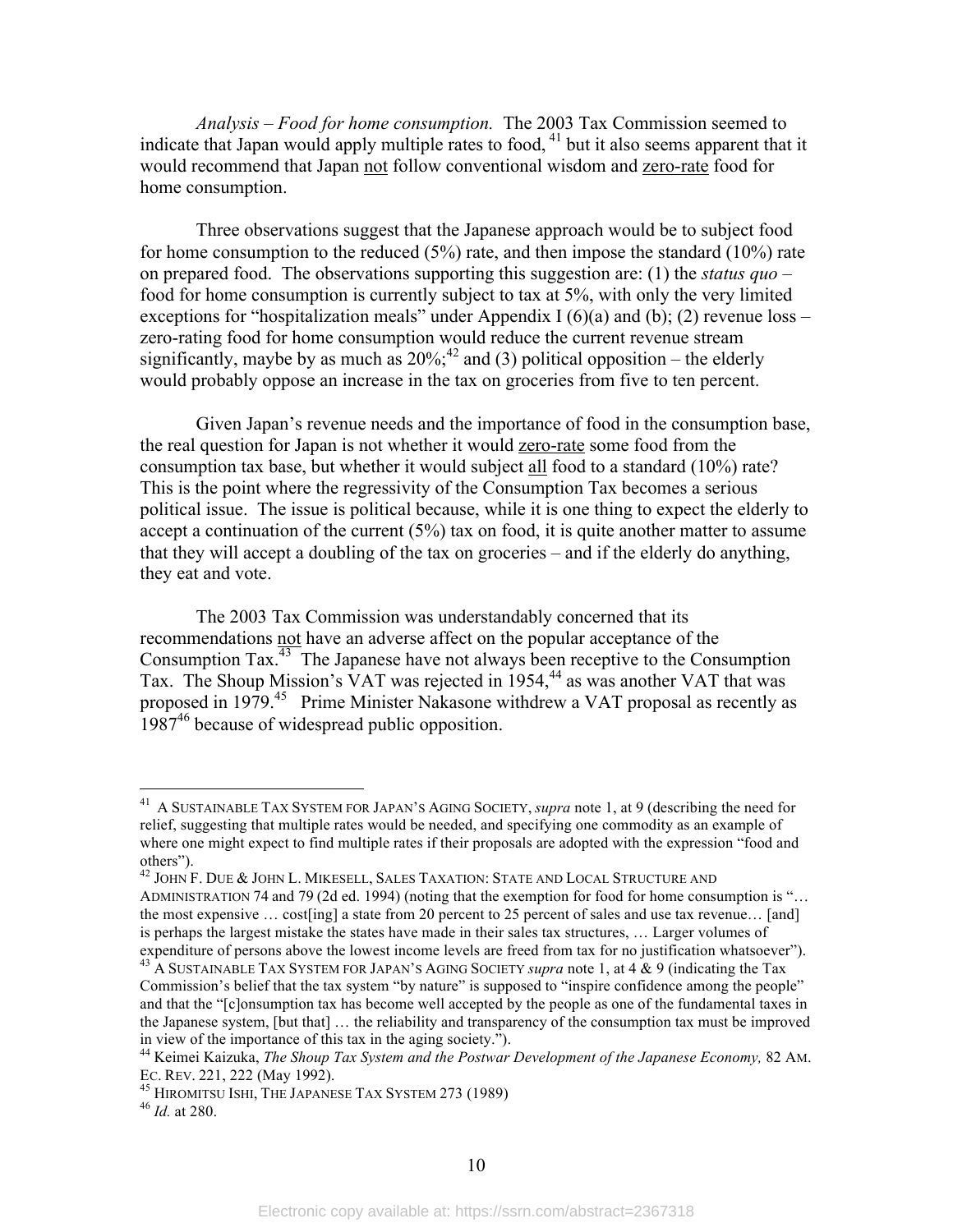The drafters of the Consumption Tax have always been aware that fairness is needed in the imposition of this tax. When pressed, the traditional Japanese inclination has been to impose a single uniform rate (a "fairness" criteria based in horizontal equities), and then to find a mechanism through which a surgically drafted exemption will relieve just those individuals-in-need (and no more) from the base. This is a "fairness" criteria based in vertical equities. This is exactly how Appendix I (a) and (b) function with respect to hospitalization meals.

Could the "hospitalization meals" solution be applied to the present hypothetical? If all food were to be taxed at the standard (10%) rate and only the poor, elderly or handicapped were allowed to purchase food for home consumption at a reduced (5%) rate, then the following would result: (a) the difficulty of the rate increase would be solved in a traditionally manner (dual "fairness" criteria would be applied with horizontal equities dominant over vertical equities); and (b) a considerable amount of new revenue would be derived from those who were not poor, elderly or handicapped as they paid at the standard (10%) rate whenever they made food purchases of any kind.

There are considerable difficulties in applying the "hospitalization meals" solution. First, the size of the preferred group (maybe upwards of twenty-five percent of the population) is very large. Secondly, the number of locations around the country where such a reduced (5%) rate would need to be applied and enforced is most likely in the hundreds of thousands. This is a difficult solution to implement.

Then again, the difficulties are all administrative (audit and compliance), not conceptual or theoretical. It is one thing to audit (or comply with) an exemption of hospital meals provided to patients whose medical treatment is "based on the provisions of" one of the following laws – the Health Insurance Law (No. 70, 1922); the People's Health Insurance Law (No. 192, 1958); the Seamen's Health Insurance Law (No. 73, 1939); the National Civil Servants Mutual Aid Association Law (No. 128, 1958); the Local Civil Servants Mutual Aid Association Law (No. 152, 1962); the Private School Employees Mutual Aid Law (No. 245, 1953) or the Elderly Act (No. 80, 1982) – but it is quite another thing to audit (or comply with) the application of a reduced rate of tax on the purchase of groceries anywhere in the country by only the poor, elderly or handicapped.

Faced with the administrative burden of applying the traditional solution, the 2003 Tax Commission seemed to be contemplating a Consumption Tax proposal that would apply a universal reduced (5%) rate of tax to the purchase of food for home consumption. In doing so, the Japanese tradition of providing surgical relief for regressivity would be abandoned in favor of a European approach to the problem. Rich and poor would equally benefit from the exemption and potential revenue yields would be reduced. Only the restaurant meals segment of the food business would be making significant new revenue contributions.

### BIOMETRIC IDs AND CERTIFIED TAX SOFTWARE FOR THE JAPANESE CONSUMPTION TAX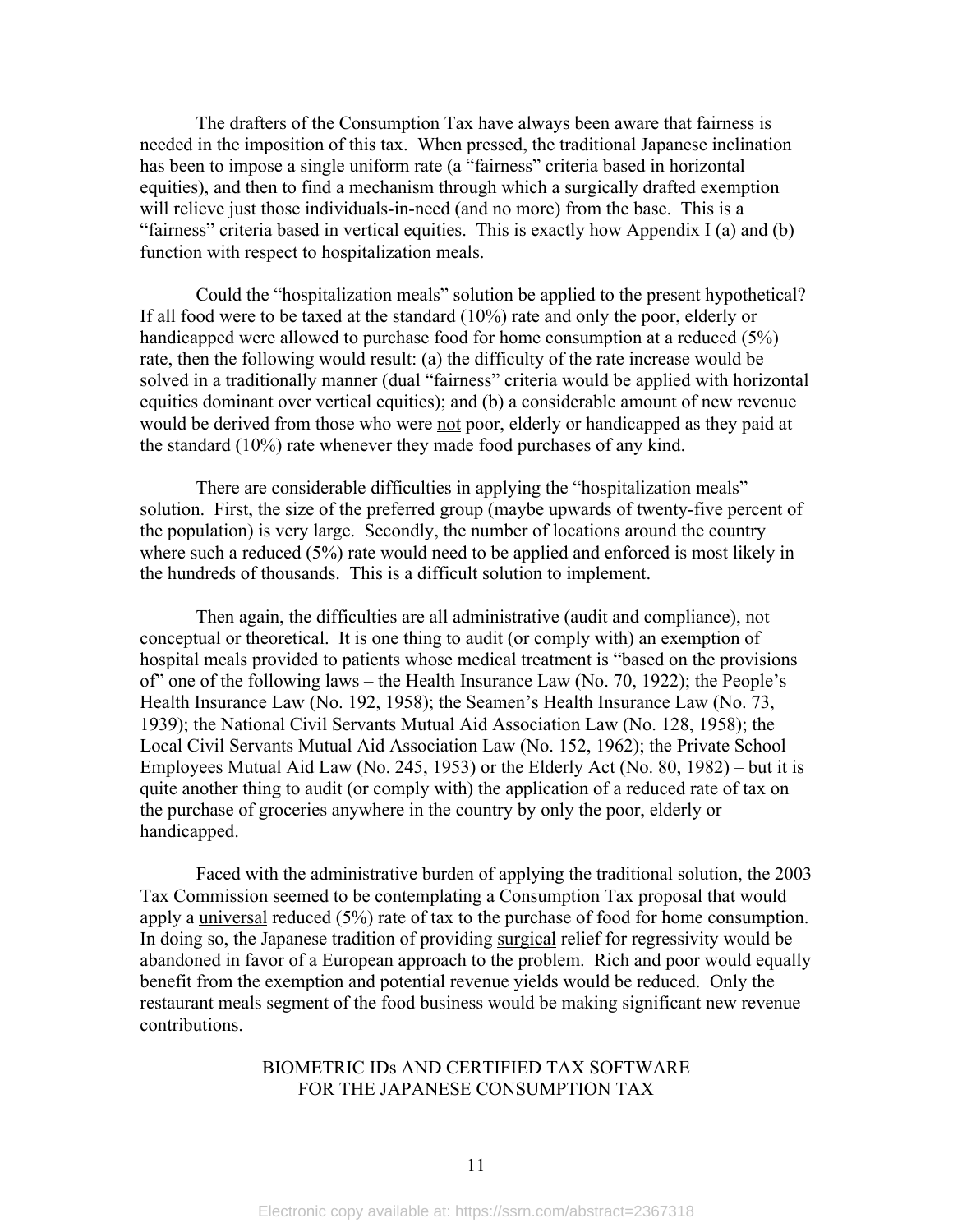If Japan would like to maintain its traditional approach to providing surgical tax relief within the Consumption Tax, but if the scope of this relief needs to be both broader and more complex, then technology offers a way to do this.

Two problems need to be overcome. First, Japan would need to easily, securely and accurately verify the identity of individuals-in-need at hundreds of thousands of retail locations across the country twenty-four hours a day, seven days a week. Secondly, Japan would need to have a simple and inexpensive way to adjust the tax charged (itemby-item) on sales to certain final consumers (qualified individuals making qualified purchases). In addition, the solution would need to integrate seamlessly with the current economy. Multiple and mixed transactions would need to be handled without interruption to normal retail processes. The solution should be virtually invisible to the casual observer.

The technology to solve both of these problems is available today. The first problem – the identity issue – can be solved through biometric identifiers in "smart" ID cards embedded with encrypted zero-rate (or reduced rate) certificates for specific goods or services. Limitations based on volume or monetary values could be included. The second problem – the tax determination issue – can be solved with certified transaction tax software that is installed on site or remotely accessed in the same manner that credit or debit cards operate today. The tax calculation accuracy of this software would need to be certified by the government. Assurances would need to be extended to retail businesses that they would not be liable for tax determination errors, barring fraud.

1. "Smart" IDs with Biometric Identifiers – in Japan

National identity cards with biometric identifiers play a central role in present day public and private sector efficiency<sup>47</sup> and security efforts.<sup>48</sup> As these cards become more

<sup>&</sup>lt;sup>47</sup> UNITED STATES GENERAL ACCOUNTING OFFICE, ELECTRONIC BENEFITS TRANSFER: USE OF BIOMETRICS TO DETER FRAUD IN THE NATIONWIDE EBT PROGRAM, GAO/OSI-95-20, SEPT. 1995 at 4 (reporting that from June 1991 through July 1994 the Los Angeles County Department of Public Services used fingerprinting of welfare recipients to eliminate 3,000 previously-approved entitlement cases, saving over \$14 million); John D. Woodward, *Biometric Scanning, Law and Policy: Identifying the Concerns – Drafting the Biometric Blueprint*, 59 U. PITT L. REV. 97, 152 (1997) (indicating that the states of Connecticut, Illinois, Massachusetts, New Jersey, New York, Pennsylvania and Texas are using similar fingerprint imaging to prevent welfare fraud).

Globally it is the health care sector is a leader in identifying where smart card efficiency gains can be found – increasing quality and decreasing the cost of care. Both government and private sector institutions have adopted smart card technology. For example, an EU Council Regulation made health care available to citizens temporarily present in another Member State, and this in turn quickly lead to the adoption of private sector smart cards containing patient medical data, as well as an EU-wide smart card to facilitate the sharing of services among countries. Commission Regulation 1408/71 of 14 June 1971 on the application of social security schemes to employed persons, to self-employed persons, and to members of their families moving within the community, Article 22(1)(a), 1971 O.J. (L 149) *available at*  http://www.dwp.gov.uk/advisers/docs/lawvols/bluevol/pdf/a9\_2001.pdf). *See also* Attila Naszlady & Janos Naszlady, *Patient Health Record on a Smart Card,* 48 INT. J. MED. INFORMATICS 191 (1998) (studying the adoption of smart card technology in Hungary for efficient communication of patient histories and the findings of physical examinations); Administrative Commission on Social Security for Migrant Workers Decision 189 of 18 June 2003 aimed at introducing a European insurance card to replace the forms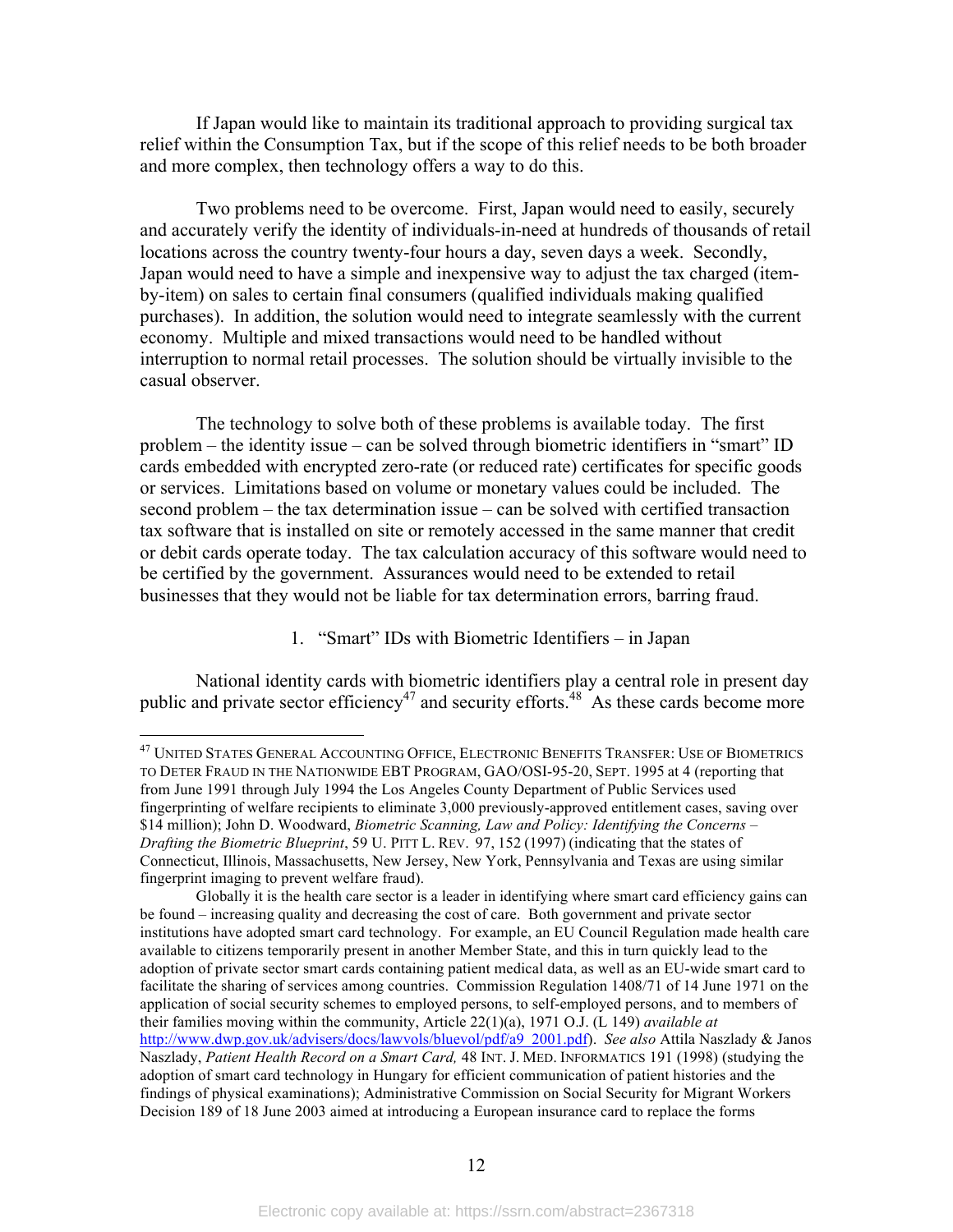and more commonplace, it is time for the tax collector to consider whether or not there is a willingness to use some of the excess functionality of these cards for tax purposes – functionality that would accurately and immediately associate the identified person with a deserved Consumption Tax exemption (or reduced rate).

Security concerns have understandably received heightened attention in the post September  $11<sup>th</sup>$  world, and the capabilities of "smart cards" in this context are precipitating a global convergence of identity information.<sup>49</sup> Privacy concerns are

 $\overline{a}$ 

necessary for application of Council Regulation (EEC) No 1408/71 and (EEC) No 574/72 as regards access to health care during a temporary stay in a Member State other than the competent State or the State of residence, O.J. (L 276) 1; Administrative Commission on Social Security for Migrant Workers Decision 190 of 18 June 2003 concerning the technical specifications of the European health insurance card, O.J. (L 276) 4.

Outside of the E.U. *see also* Alvin T. S. Chan, *WWW+ Smart Card: Towards a Mobile Health Care Management System* 57 INT. J. MED. INFORMATICS 127 (2000) (presenting a study on extending medical smart card technology through World Wide Web applications as a standard interface tool for accessing medical records contained within smart cards, conducted and implemented in Hong Kong); Benoit A. Aubert & Genevieve Hamel, *Adoption of Smart Cards in the Medical Sector: the Canadian Experience,* 53 SOC. SCI. & MED. 879 (2001) (presenting a Canadian study on the adoption of smart card technology in the medical sector that stresses the need for providing both direct benefits to the user and completeness of information for acceptance by the medical professional).

Similar efforts in the U.S. were advanced under a reform of the U.S. health care system. Although ultimately unsuccessful, the Clinton Health Security Act (H.R. 3600/ S.1757, 103d Cong.,  $1<sup>st</sup>$  Sess. (1993)) made the issuance of a Health Security "Smart" Card a key component in the program. The card was intended to identify the holder as a person entitled to health benefits and was designed to permit access to patient medical data through a system of databases, improving the quality of care and minimizing administrative costs. William H. Minor, *Identity Cards and Databases in Health Care: The Need for Federal Privacy Protections,* 28 COLUM. J.L. & SOC. PROBS. 253, 256 (1995).<br><sup>48</sup> UNITED STATES GENERAL ACCOUNTING OFFICE, ELECTRONIC GOVERNMENT: AVIATION SECURITY:

CHALLENGES IN USING BIOMETRIC TECHNOLOGIES, GAO-04-785T, MAY 19, 2004 at 24 (reporting on progress made in the adaptation of biometric smart card technologies in airport security systems); UNITED STATES GENERAL ACCOUNTING OFFICE, ELECTRONIC GOVERNMENT: PROGRESS IN PROMOTING ADOPTION OF SMART CARD TECHNOLOGY, GAO-03-144, JAN. 2003 at 13-14 (reporting on the progress of 62 U.S. government smart card security and efficiency oriented programs established over the prior two year period); UNITED STATES GENERAL ACCOUNTING OFFICE, TECHNOLOGY ASSESSMENT: USING BIOMETRICS FOR BORDER SECURITY, GAO-03-174, NOV. 2002 at 4-5 (providing an assessment of the seven leading biometric technologies including facial recognition, fingerprint recognition, hand geometry, iris recognition, retina recognition, signature recognition, and speaker recognition and determining that the first four not only are suitable for border security, but have successfully been used in border control pilot projects); UNITED STATES GENERAL ACCOUNTING OFFICE, INFORMATION SECURITY CHALLENGES IN USING BIOMETRICS, GAO-03-1137T, SEPT. 9, 2003 at 4-5 (subcommittee testimony of the Chief Technologist of Applied Research and Methods, Keith A. Rhodes, assessing the costs and benefits of using biometric identifiers in a national border control security system).<br><sup>49</sup> Biometric identifies were added to EU passports and travel documents. Facial image biometrics are

required, fingerprint biometrics are optional. Council Regulation (EC) No 2252/2004, 2004 O.J. (L 385) 1, at Art.  $1(2)$ . The express reason for the biometric facial image was that, "[t]he facial image is interoperable and can be used in our relations with third countries such as the U.S. However, the fingerprint could be added as an option for Member States who wish to do so, if they want to search their national databases, which would be currently the only possibility for identification." Commission Proposal for a Council Regulation on standards for security and biometrics in EU citizens' passports, COM(2004)116 final at 7. On June 2, 2006 the Commission proposed applying biometric identifiers to E.U. visas through the Common Consular Instructions (CCI). In a press release the Commission Vice-President Franco Frattini, Commissioner responsible for freedom, security and justice, declared: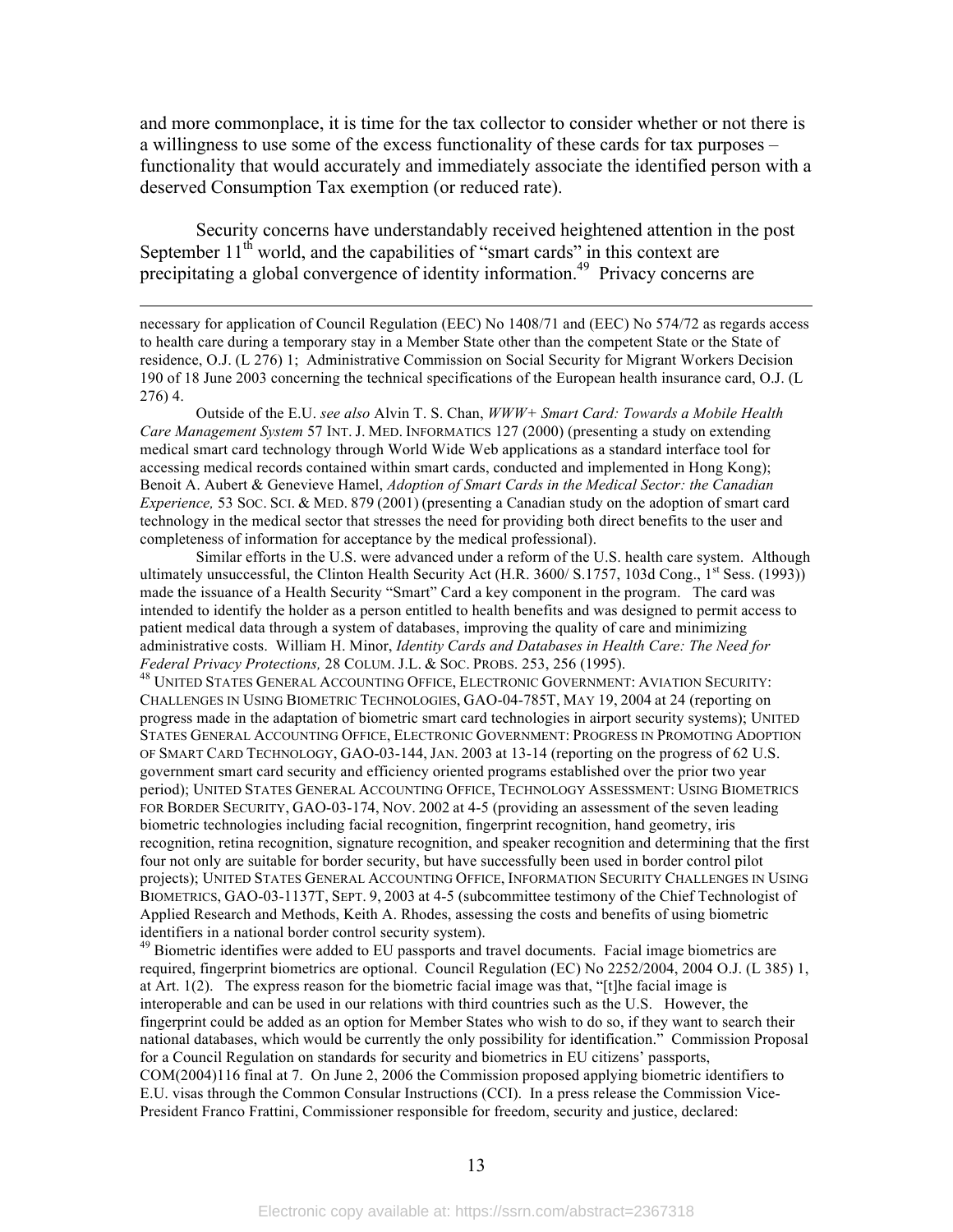considerable. Nevertheless, both advocates and opponents of national identity smart cards agree that there is little likelihood that this movement will slow down.<sup>50</sup> The best that can be done is to offer protections against mistakes, misuse, and abuse, while we try to extend the social benefits of this highly accurate and immediate form of identification.

*National identity cards – history*. National identity cards have been around for a long time, and have served many purposes. Identity cards were introduced in France in the 1890's and were used primarily to regulate immigration, integration and assimilation. The French cards were seen as a means of preserving the "Frenchness of France."

Hong Kong made paper national identity cards mandatory in 1949. The Hong Kong cards performed social service functions in addition to providing a measure of national security from "foreign" Chinese nationals. The Hong Kong cards were intended to "… assist measures that might be found necessary for the maintenance of law and order and for the distribution of food or other commodities as a result of prevailing conditions of political and economic unrest (emphasis added)."<sup>51</sup> Hong Kong probably holds the record for the longest continual use of a mandatory national identity card system (among the democratic governments where they are currently in use). Even with its assimilation into the People's Republic of China, Hong Kong has no intention of discontinuing identity cards. On August 19, 2003 Hong Kong began a transition to "smart" ID cards,<sup>52</sup> a process that is ongoing.<sup>53</sup>

This Proposal will have a knock on effect: it will facilitate the visa issuing procedure, prevent visa shopping, facilitate checks at external borders and strength the fight against fraud and, within the territory of the Member States, assist in the identification and return of illegal immigrants and the prevention of threats to the internal security of the Member States. … Common Application Centers will have the advantage of reinforcing and streamlining local consular cooperation between Member States as resources can be pooled and shared, which will be of benefit to both states and visa applicants. One central access point will even ensure that the data protection requirements, to which I attach the greatest importance, are more easily met.

Press Release IP/06/717 (June 2, 2006) *available at* http://ec.europa.eu/idabc/en/document/5674/355 50 Gwen Wendy Kennedy, *Thumbs Up for Biometric Authentication!* 8 COMP . L. REV. & TECH. J. 379, 379 (2004) (favoring biometric identity cards and indicating that "[t]he only remaining impediment to the large-scale deployment of biometric authentication devices is the perceived threat to privacy."); Lawrence O. Gostin et al., *Privacy and Security of Personal Information in a New Health Care System*, 270 JAMA 2487, 2487 (1993) (indicating that even though the Clinton Health Security Act was defeated, "[t]he collection and transmission of vast amounts of health information in automated form will occur with or without reform of the health care system."); Sobel *supra* note **Error! Bookmark not defined.**, at 320 (opposing biometric identity cards but indicating that the movement toward a national identity system in

the U.S. had begun and seemed unstoppable long before the terrorist attacks of September 11, 2001). 51 Hong Kong Special Administrative Region Identity Card Project, *Initial Privacy Impact Assessment Report* at 15 (Nov. 2000) [citing from Speech by Attorney General Moving the First Reading of the Registration of Persons Bill 1949 and Objects and Reasons for the Bill, Hong Kong Legislative Council Hansard, 1949, pp. 225-27] *available at* http://www.legco.gov.hk/yr00-01/english/fc/esc/papers/esc27e1.pdf (last visited Dec. 2, 2007).

 $\overline{a}$ 

<sup>52</sup> LEGISLATIVE COUNCIL PANEL ON SECURITY: POLICY INITIATIVE OF THE SECURITY BUREAU, LC PAPER No. CB(2)64/05-06(01) at 6 (indicating that by the end of August 2005 an estimated 2.85 million residents had been issued new smart identity cards) *available at* http://www.legco.gov.hk (last visited Aug. 2, 2007). <sup>53</sup> LEGISLATIVE COUNCIL BRIEF, APPLICATION FOR NEW IDENTITY CARDS (PERSONS BORN IN OR BEFORE 1942, IN 1990 TO 1992 OR 1997 TO 2003) ORDER, SBCR 1/1486/81 (setting out the schedule based on year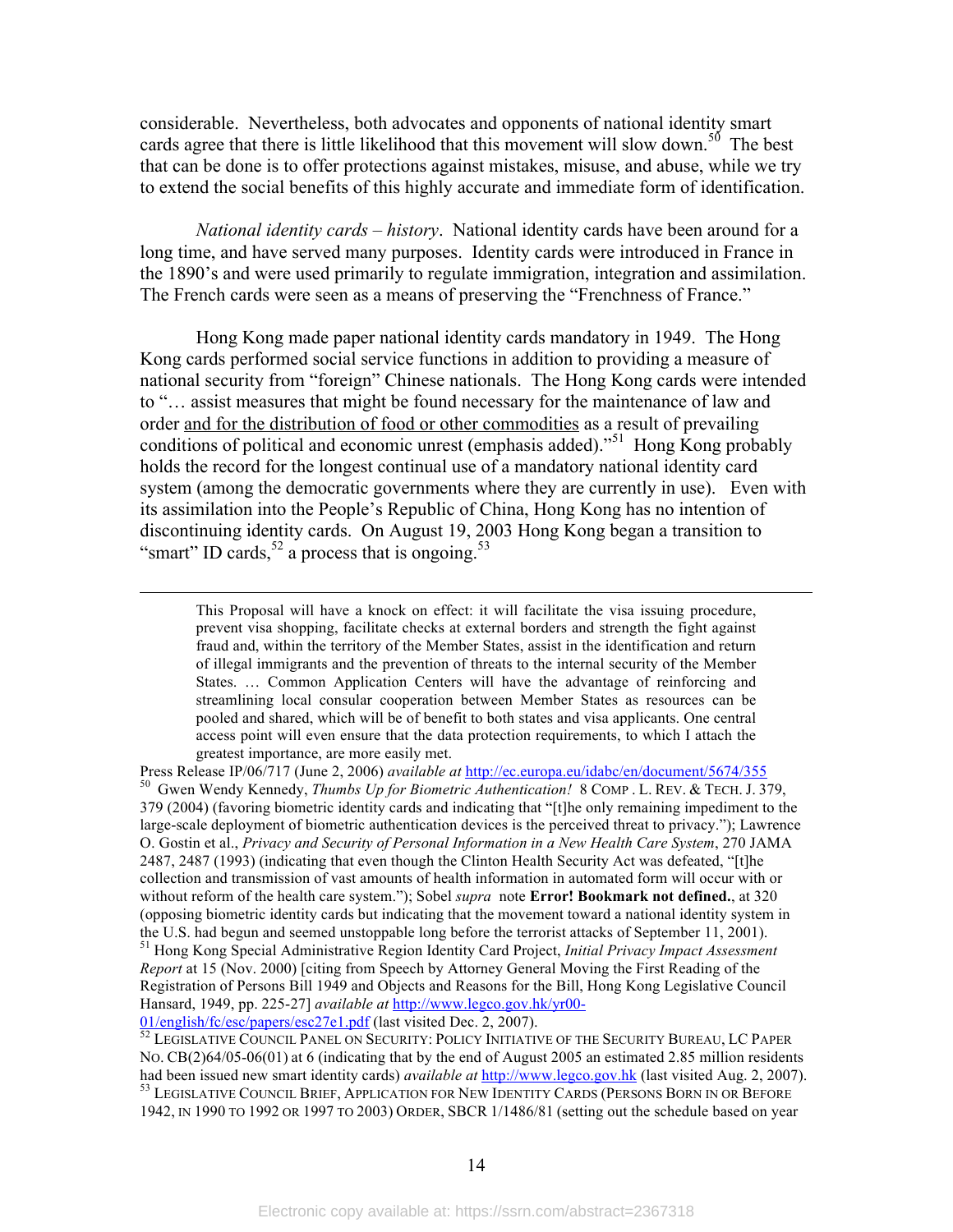*Biometric identifiers – history.* Considered by themselves, biometric identifiers have a longer history than identity cards. Fingerprints pressed in wax were used as far back as the third century B.C. to authenticate written documents. Documents from the Qin Dynasty in China are the oldest extant evidence of the use of biometrics as identifiers (fingerprints in this case). Fingerprints remain among the most reliable of all biometric identifiers, and along with iris, and face recognition are the most easily digitized and incorporated into the memory chips on smart cards.

*National identity cards & biometric identifiers – Contemporary use*. Modern security concerns are digitally merging biometric identification into the traditional ID card – a move from paper to plastic.<sup>54</sup> Before Hong Kong converted to smart identity

Here's how it would work. When activating your new card, you would load an image of your fingerprint onto the card. To do this, you would press your finger against a sensor in the card—a silicon chip containing an array of micro-capacitor plates. (In large quantities, these fingerprint-sensing chips cost only about \$5 each.) The surface of the skin serves as a second layer of plates for each micro-capacitor, and the air gap acts as the dielectric medium. A small electrical charge is created between the finger surface and the capacitor plates in the chip. The magnitude of the charge depends on the distance between the skin surface and the plates. Because the ridges in the fingerprint pattern are closer to the silicon chip than the valleys, ridges and valleys result in different capacitance values across the matrix of plates. The capacitance values of different plates are measured and converted into pixel intensities to form a digital image of the fingerprint. Next, a microprocessor in the smart card extracts a few specific details, called minutiae, from the digital image of the fingerprint. Minutiae include locations where the ridges end abruptly and locations where two or more ridges merge, or a single ridge branches out into two or more ridges. Typically, in a live-scan fingerprint image of good quality, there are 20 to 70 minutiae; the actual number depends on the size of the sensor surface and the placement of the finger on the sensor. The minutiae information is encrypted and stored, along with the cardholder's identifying information, as a template in the smart card's flash memory.

At the start of a credit card transaction, you would present your smart credit card to a point-of-sale terminal. The terminal would establish secure communications channels between itself and your card via communications chips embedded in the card and with the credit card company's central database via Ethernet. The terminal then would verify that your card has not been reported lost or stolen, by exchanging encrypted information with the card in a predetermined sequence and checking its responses against the credit card database.

Next, you would touch your credit card's fingerprint sensor pad. The matcher, a software program running on the card's microprocessor, would compare the signals from the sensor to the biometric template stored in the card's memory. The matcher would determine the number of corresponding minutiae and calculate a fingerprint similarity result, known as a matching score. Even in ideal situations, not all minutiae from the input and template prints taken from the same finger will match. So the matcher uses what's called a threshold parameter to decide whether a given pair of feature sets belong to the same finger or not. If there's a match, the card sends a digital signature and a time

of birth for mandatory smart card replacement for three additional groups of residents) *available at*  $\frac{http://www.lego.gov.hk}{54}$  Embedding a biometric (fingerprint) on a microchip in a card is an exceptionally easy task. A detailed

and technical explanation of the process in the context of a biometrically secure credit card is provided by Jain and Pankanti: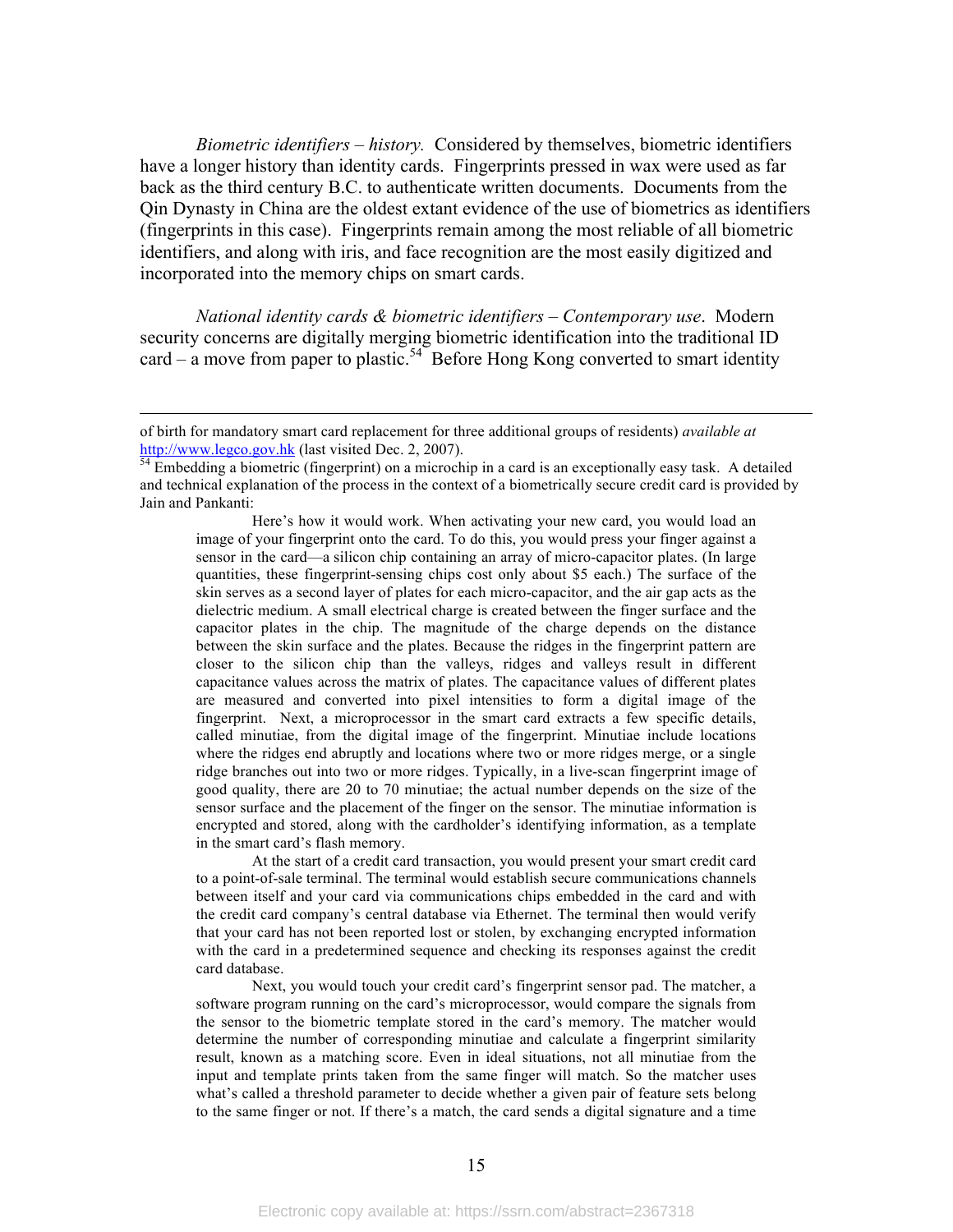cards it surveyed similar programs in Finland, Brunei, and Malaysia. Smart cards in Finland are voluntary, whereas those in Brunei and Malaysia are mandatory. Biometric identification systems can be effectively certified, and their performance can be independently validated.<sup>55</sup>

*European Leadership.* Accelerated by the US move to incorporate biometric identifiers in U.S. visas and a U.S. mandate that similar technology be used in foreign passports under the Visa Waiver Program, European governments redoubled existing efforts toward the development of an integrated system of mutually recognized passports and national identity cards, both with embedded biometric identifiers. The push and pull of security and privacy concerns are more than evident in the E.U. debates. The Madrid bombings further underscored the need for immediately accurate national identity cards. At the same time, longstanding concerns over the creation of new centralized databases and the digital integration of pre-existing databanks were heightened as the scope of the privacy threat posed by digital ID's was now global in scope, rather than purely local.<sup>56</sup>

Italy currently leads all European governments in the use of smart card technology for identification. Over 13.1 million cards have been issued as of October 2005. The rest of Europe has issued about 1.8 million smart cards with Estonia (800,000) and Belgium (585,000) falling a distant second and third.

The IDABC benchmarking survey has assessed European adoption of smart card technology for national ID's and government e-services each year for the past five years. The European Commission announced the creation of IDABC on February 22, 2001, and

stamp to the point-of-sale terminal. The entire matching process could take less than a second, after which the card is accepted or rejected.

Anil K. Jain & Sharathchandra Pankanti, *A Touch of Money*, IEEE SPECTRUM ON-LINE (July 2006) *available at* http://www.spectrum.ieee.org/jul06/4123 (last visited Dec. 2, 2007). 55 Satat Dass, Yongfang Zhu & Anil Jain, *Validating a Biometric Authentication System: Sample Size* 

*Requirements*, IEEE TRANSACTIONS ON PATTERN ANALYSIS AND MACHINE INTELLIGENCE (forthcoming 2006) *available at* 

*http://biometrics.cse.msu.edu/Publications/GeneralBiometrics/DassZhuJain\_SampleSize\_PAMI06.pdf* (last visited Dec. 2, 2007).

<sup>&</sup>lt;sup>56</sup> The following sequence of events is instructive. (1) On February 18, 2004 the European Commission submitted a draft resolution on standard security features and biometrics in E.U. citizens' passports. In this draft the Commission proposed that passports and other travel documents should include a storage medium with a digital facial image. Although the facial image was mandatory, Member States were allowed to add digital fingerprints into the passports by national law. The draft regulation suggests the fingerprints be stored in a national database. (COM(2004) 116 final, O.J. (C 98) 39). (2) On October 25-26, 2004 the text of the proposal was changed as a result of input from the Justice and Home Affairs Council so that both facial and fingerprint biometrics were incorporated as mandatory features. (COM 15139/2004). (3) The European Parliament's non-binding resolution of the Commission's proposal for a Council regulation was adopted on December 2, 2004 with 471 votes in favor, 118 votes against and 6 abstentions. However, the Parliament rejected both the mandatory inclusion of biometric fingerprints, and the creation of a central database of E.U. passports and travel documents. (4) On December 13, 2004 the Council adopted Regulation (EC) No. 2252/2004 which did not take into account the suggestions of the Parliament. The regulation came into force on January 18, 2005 and envisages the inclusion of digital facial images within 18 months and digitized fingerprints within 36 months after the adoption of technical specifications and standards. (5) Technical specifications and standards were adopted on February 28, 2005. (COM(2005) 409 final).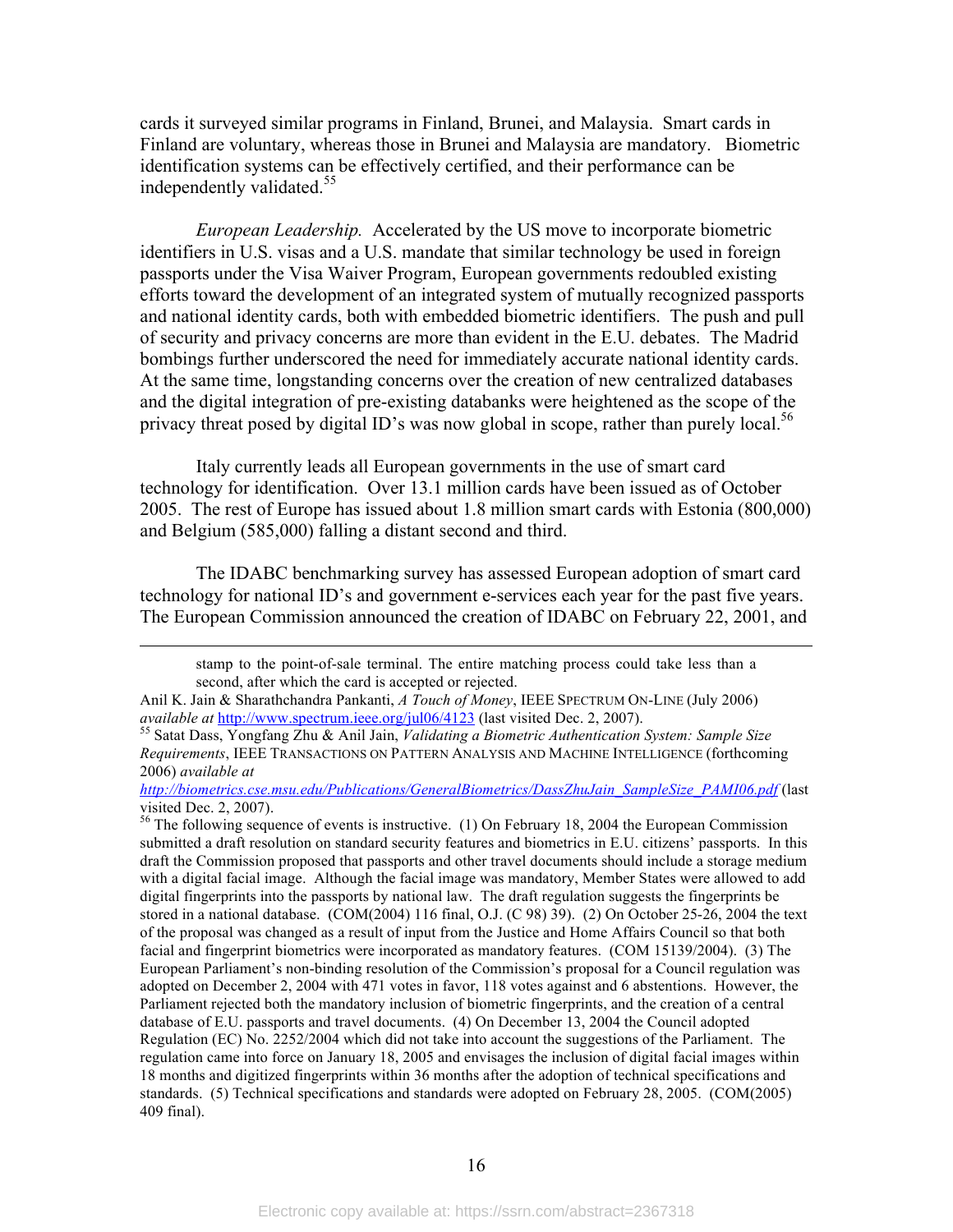the Internal Market Council agreed upon the benchmarks and measured functionalities of the survey. On March 23-24, 2001 the Stockholm European Council endorsed the Commission's benchmarking methodology.

The fifth IDABC report issued in May 2006 draws three important conclusions: (1) E.U. adoption of smart ID card technologies is very fast growing. Of the twenty-five E.U. Member States: (a) seven already have national smart card ID's (five are voluntary, two are mandatory); (b) fourteen have smart ID card programs under development; and (c) only four have no announced plans for national smart ID cards. (2) All E.U. countries have web portals. Most allow direct and secure interaction between citizens and government agencies through these portals either with digital signatures contained in smart ID cards or with digital certificates issued by accrediting agencies. (3) Tax administrations have aggressively adapted to smart ID card technological opportunities.

*Japanese "smart" IDs with biometric identifiers*. Japan is a technologically advanced economy with a deep digital penetration. Like the E.U., Japan can adopt digital solutions if it determines that technology offers more efficient solutions to tax problems. Japan is receptive to using biometric IDs for status verification in consumer sales transactions.

Starting in March of 2008 Japan Tobacco will begin to operate vending machines equipped with "smart" card ID recognition systems to prevent teenagers from purchasing tobacco products. Biometric identifiers in the card will be used to confirm that the tobacco purchaser is the adult to whom the card was issued. The program will begin in Kagoshima and Miyazaki, and gradually spread throughout Japan. It is expected that eventually these ID cards will be required to be presented even in the smallest tobacco stores to purchase tobacco products, and that about thirty percent of the Japanese population will carry them.

The cards, called Taspo, will incorporate prepayment functionality, called Pidel, a service currently offered by  $JCB^{57}$ . By the end of 2008 Japan Tobacco will have installed the "adult identifier" on all of the 620,000 tobacco vending machines in operation in Japan requiring the smoking population (approximately 43% of Japanese males and 12% of Japanese females) to carry the card, if they want to make a purchase.<sup>58</sup>

The figures in the Japan Tobacco story are remarkably close to what would be needed at a minimum for the effective implementation of a "smart" card that would verify the identity of individuals who qualify for consumption tax relief. These cards, the CT-ID, would need to be distributed to the 25% of the Japanese population that is poor,

<sup>&</sup>lt;sup>57</sup> JCB stands for Japan Credit Bureau. It is the dominant credit card company in Japan, and has formed business alliances with Discover Card in the US.

<sup>58</sup> *Tabaco youni senyoudenshimoney/ 08nen dounyu no seijinshikibetsuhanbaiki* (Electric money for Tabacco/ Vending machines with age-check system from 2008) Shikoku Shinbunsha (Shikoku News) Oct. 2006 *available at* http://www.shikoku-

np.co.jp/national/economy/article.aspx?id=20061019000438 (in Japanese). Translation by Chikara Iida, Master Degree candidate in International Private Law, Ritsumeikan University, Kyoto, Japan. E-mail correspondence on file with authors.)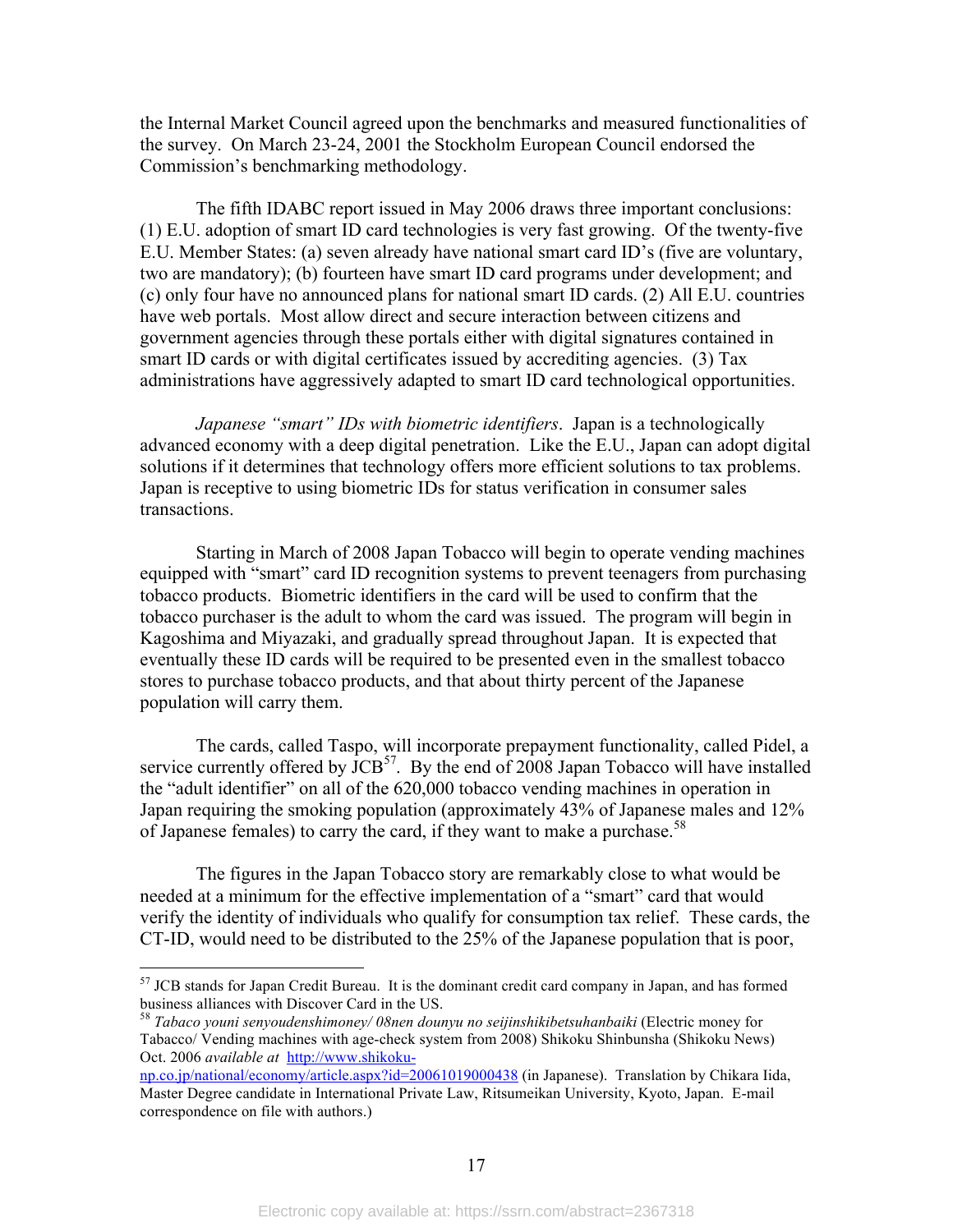elderly or handicapped, and would need to be able to interface with terminals at the nearly 445,000 food and beverage retail establishments in Japan. Japan Tobacco expects to have its Taspo card in the hands of nearly 30% of the Japanese population with "adult identifier" and payment functionality in over 620,000 vending machines in 2008. Could the Consumption Tax administration do the same for a CT-ID card?

#### 2. Certified Transaction Tax Software– in Japan

"Smart" national IDs are part of a larger context of technological change that is having a powerful affect on consumption tax administration. The consumption tax itself is digitizing. As "smart" national ID technologies merge with digital consumption tax regimes not only will the delivery of tax services be transformed but also the nature of the tax itself will be transformed from a regressive to a progressive levy. This kind of change will come as certificates (zero-rate, or reduced rate entitlements) are embedded in national ID's, and digital compliance systems are reconfigured to recognize the certificate and act upon it. Technology will exempt or reduce-rate the poor from paying tax on necessities while the wealthy will remain subject to tax on the same purchases.

The speed of these changes in Japan will depend entirely on the degree to which technology has penetrated the tax administration and society at large. The business community is ready for this change now. As the Japan Tobacco example indicates business is ready for exceptionally granular identity functionality with countrywide application in tandem with even small volume, small value, cash or credit purchases.

Business is ready because almost all business information today – including all critical data needed for determining consumption taxes – is digitized.<sup>59</sup> Working with digitizing business data has not been a problem for some time now.

*Certification of transaction tax software today*. Although the OECD has considered and encourages the certification of transaction tax software in VAT, the present reality is that only the members of the Streamlined Sales and Use Tax Agreement are actually certifying software. The SSUTA provides three models for software certification: the certified service provider  $(CSP)$ ; <sup>60</sup> the certified automated system  $(CAS)$ ; <sup>61</sup> and the certified proprietary system  $(CPS)$ .<sup>62</sup> In 2001 the viability of the CSP

<sup>59</sup> School of Information Management and Systems at the University of California at Berkeley study titled "*How Much Information.*" (indicating that 93 % of the three billion gigabytes of data generated worldwide (in 1999) was computer generated) *available at*: http://www.cni.org/tfms/2000b.fall/handout/How-KSwearingen2000Ftf.pdf (last visited Dec. 10, 2007); Peter Lyman and Hal R. Varian, *How Much Information? 2003* (School of Information Management and Systems at the University of California at Berkeley, release date October 27, 2003) in the Executive Summary (of the 5 exabytes of new information created in 2002, 95% was stored on magnetic media, mostly hard disks) *available at*:

http://www.sims.berkeley.edu/research/projects/how-much-info-2003/printable\_report.pdf . 60 STREAMLINED SALES AND USE TAX AGREEMENT, at §203, *available at*: http://www.streamlinedsalestax.org/Final%20Agreement%20As%20Amended%2011-16-04.pdf. <sup>61</sup> *Id.* at § 203. 62 *Id.* at § 207.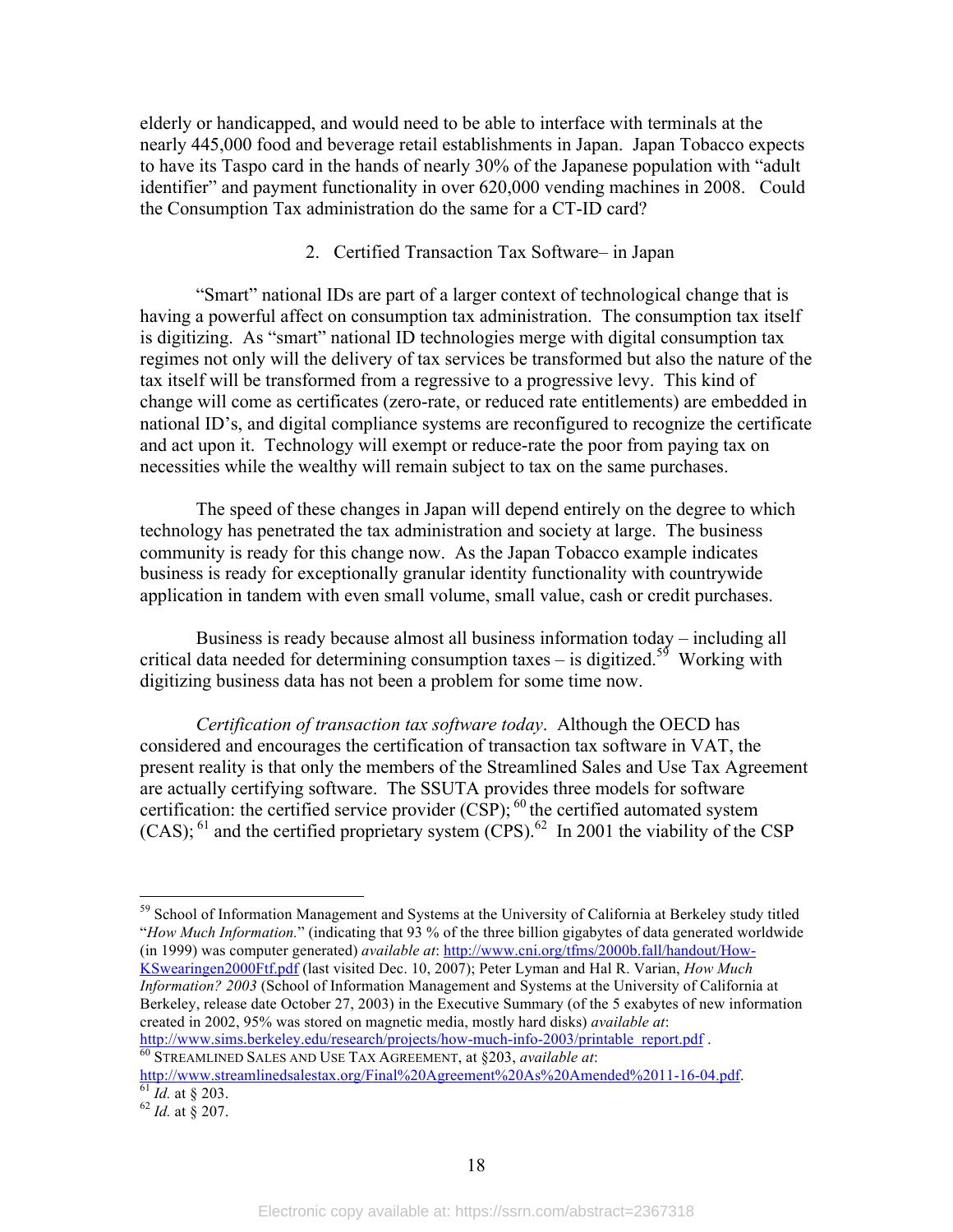model was successfully tested in a pilot project,<sup>63</sup> and on June 1, 2006 three software companies, Taxware, L.P., Exactor and Avalara, became the first three CSPs. Taxware additionally was certified as a CAS.

Two of the SSUTA certifications, the Certified Automated System (CAS) and the Certified Proprietary System (CPS), allow for the certification of automated systems that are kept in-house.<sup>64</sup> Unlike with the CSP model, relief from liability under a CAS or a CPS model is dependent on the taxpayer properly using the certified system.<sup>65</sup> Under the CSP it is a third party who operates the system remotely and who accepts liability for errors. Questions about liability allocation among all these systems (CSP, CAS and CPS) remain, and even though they are fully operational these certification systems are best considered "works-in-progress" until they are tested for a number of tax cycles.<sup>66</sup>

The SSUTA certification process involves measuring the software against third party standards: (1) the AICPA's SAS  $94^{67}$  and (2) the US- GAO Federal Information Systems Control Audit Manual.<sup>68</sup> In addition, CSP's and CAS software developers must comply with (3) ISO Number  $17799^{69}$  of the International Organization for

 $63$  In 2001 four states (Kansas, Michigan, North Carolina, and Wisconsin) participated in a pilot project to test the CSP concept. Three firms applied to participate as CSP's, (Taxware International, Pitney-Bowes/Vertex, and esalestax), two were certified as CSPs, (Taxware International, Pitney-Bowes/Vertex). The pilot project was successful in establishing the viability of the CSP concept. The Streamlined Sales Tax Project web site indicates: "The pilot project established that the use of a third-party provider was viable. Systems and procedures were established that resulted in the actual collection and remittance of sales and use tax by a vendor on behalf of a retailer. Knowledge and experience was obtained by the participating states and vendors." See http://www.streamlinedsalestax.org (last visited Dec. 2, 2007).<br><sup>64</sup> STREAMLINED SALES AND USE TAX AGREEMENT, *supra* note 60 at § 501 (C) and (D).<br><sup>65</sup> UNIFORM SALES AND USE TAX ADMI

Jan. 22, 2001) at §§ 9(b) and (c) (for CAS and CPS respectively).

<sup>66</sup> Stephen Moore, *An Uneasy Marriage: Sellers and Certified Service Providers*, 21 J. STATE TAX'N 65, 72 (2003). ("The relationship [between sellers and service providers] is inherently adversarial and each party needs to develop audit strategies for protecting itself from the other party in what may prove to be an unhappy marriage for these partners in commerce. … Can CSPs audit sellers to determine whether there is probably cause to believe that a seller has committed fraud or made a material misrepresentation?" Moore asks what would happen if a seller simply provides faulty information to the CSP without, rising to the level of misrepresentation or fraud, but there tax collection was short nevertheless?). 67 STREAMLINED SALE TAX PROJECT, CERTIFICATION STANDARDS (rev. 5/17-04) *available at*

http://www.streamlinedsalestax.org/ (provides a detailed application of SAS 94, FISCAM and ISO 17799 to the SSUTA);STREAMLINED SALES AND USE TAX AGREEMENT, *supra* note 60; AMERICAN INSTITUTE OF CERTIFIED PUBLIC ACCOUNTANTS, PROFESSIONAL STANDARDS, Vol. 1 AU § 319 *The Effect of Information Technology on the Auditor's Consideration of Internal Control in a Financial Statement Audit*, as amending SAS No. 55 *Consideration of Internal Control in a Financial Statement Audit*. <sup>68</sup> STREAMLINED SALES AND USE TAX AGREEMENT, *supra* note 60; U.S. GOVERNMENT ACCOUNTING

OFFICE, ACCOUNTING AND INFORMATION MANAGEMENT DIVISION, FEDERAL INFORMATION SYSTEMS CONTROL AUDIT MANUAL, (FISCAM) Vol. 1 (GAO-AIMD12.19.6) *available at* http://www.gao.gov/special.pubs/ai12.19.6.pdf.<br><sup>69</sup> STREAMLINED SALES AND USE TAX AGREEMENT, *supra* note 60; INTERNATIONAL ORGANIZATION FOR

STANDARDIZATION, ISO 17799: INFORMATION TECHNOLOGY, SECURITY TECHNIQUES, CODE FOR INFORMATION SECURITY MANAGEMENT (ISO/IEC 17799:2005).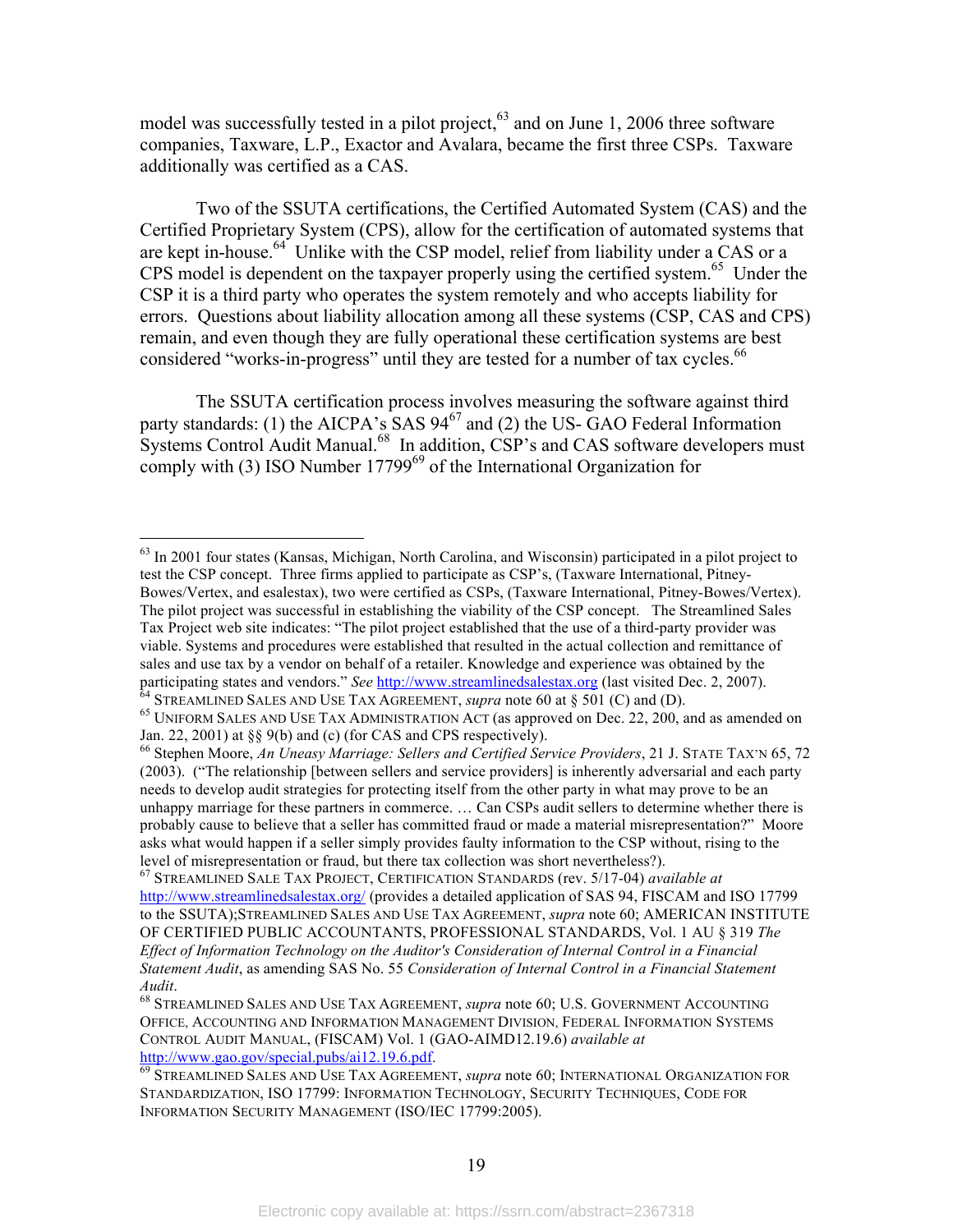Standardization. A similar set of objective standards for certification is discussed in the OECD materials<sup>70</sup>

Essentially SSUTA certification is conducted in two steps; (1) an extensive security check of the software system, the developer and the service provider is performed, and then (2) a comprehensive test of tax calculation and return preparation capabilities is carried out by running thousands of hypothetical tax scenarios through the system.

Properly programmed, it is a relatively easy matter for an automated tax calculation system to match up the skew code of a good or service with a specified tax rate to determine the tax due. It is not at all a large leap in technology for a tax calculation system to be programmed to recognize that a different rate should be applied where an exemption (zero-rate, or reduced rate) code is received from a "smart" ID passed during the purchasing process.

From a systems perspective the question presented by the "smart" ID with an embedded exemption (zero-rating or reduced rate) certificate, is no different than the problem that is presented to an automated system when the same item is processed through the system, but in multiple taxing jurisdictions. Different jurisdictions frequently have different rates, exemption requirements, and reporting standards for the same items. Functionally, the poor, elderly, or disabled person qualifying for an exemption is seen by an automated system as simply another taxing jurisdiction with a different set of rates and requirements. Rather than discriminating among geographic jurisdictions, the system in this instance discriminates within the same jurisdiction among purchasers based on a set of codes activated by authorization procedures initiated in encrypted codes embedded in the certificate of a "smart" ID.

Thus, because highly discriminatory, multi-jurisdictional tax calculation systems are certified today under the SSUTA, it is not difficult to imagine that the same type of discrimination function (within the single jurisdiction of Japan) can be certified as equally accurate. This level of automated tax processing only awaits the adoption of certificates of exemption in "smart" IDs. The programming and systems design barriers have already been overcome in software that easily handles in excess of 10,000 retail sales tax jurisdictions in the U.S. as well as the VAT regimes of 170 different countries.

#### **CONCLUSION**

 <sup>70</sup> OECD, ELECTRONIC COMMERCE: FACILITATING COLLECTION OF CONSUMPTION TAXES ON BUSINESS-TO-CONSUMER CROSS-BORDER E-COMMERCE TRANSACTIONS (Feb. 11, 2005) at 17-18 (discussing a range of government "approvals" for tax accounting software and indicating that at one extreme is "accreditation" – an approval process functions simply as a mechanism to "formally identify" software that meets certain criteria of acceptability – while at the other extreme is "certification" – an approval process that designates software as "an officially authorized mechanism to perform specified functions" – reaching a conclusion that the SSUTA the OECD uses the term "certification" in this same manner even though the OECD discussion is broader than that found in SSUTA documents) *available at* http://www.oecd.org (last visited Dec. 2, 2007).